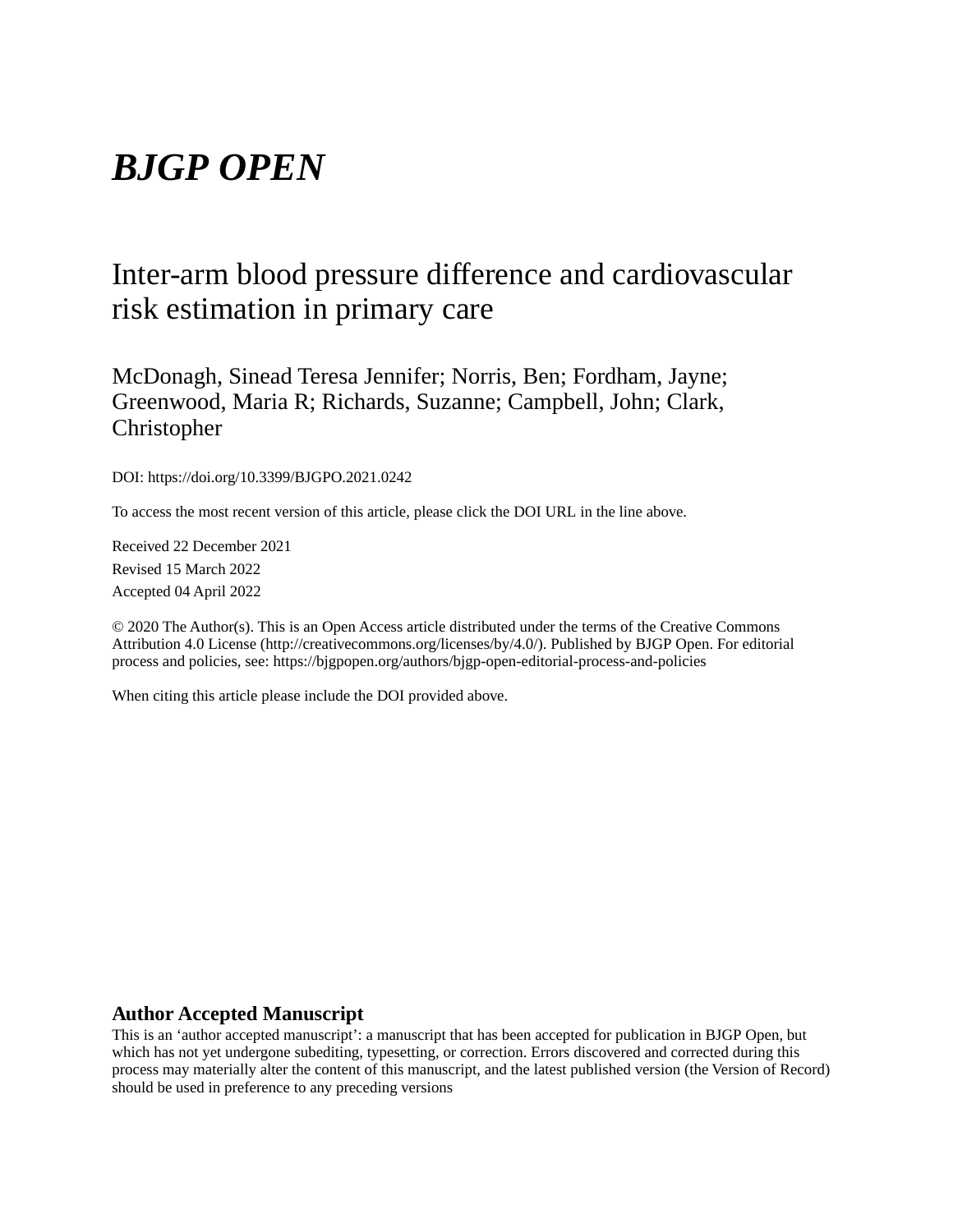# Inter-arm blood pressure difference and cardiovascular risk estimation in primary care

(Running title: Inter-arm difference and cardiovascular risk in primary care)

Sinead TJ McDonagh PhD Research Fellow (1), Ben Norris MSc Associate General Practitioner (2), Jayne Fordham MSc Practice Nurse (3), Maria R Greenwood RN Practice Nurse (3), Suzanne H Richards PhD Professor of Primary Care Research (4), John L Campbell MD Professor of General Practice and Primary Care (1), Christopher E Clark PhD Clinical Senior Lecturer (1)

- 1. Primary Care Research Group, Institute of Health Services Research, University of Exeter Medical School, College of Medicine & Health, Smeall Building, St Luke's Campus, Magdalen Road, Exeter, Devon, England EX1 2LU
- 2. Amicus Health Clare House Surgery, Newport Street, Tiverton, Devon, England EX16 6NJ
- 3. Mid Devon Medical Practice, Witheridge Medical Centre, Cannington Road, Witheridge Tiverton, Devon, EX16 8EZ
- 4. Leeds Institute of Health Sciences, School of Medicine, Worsley Building, University of Leeds, Leeds, LS2 9JT

Word count excluding abstract and acknowledgements: 2508

Abstract: 234 words

No. of tables: 2

No. of figures: 3

No of supplements: 1

Correspondence to Dr Christopher Clark, address as above: c.e.clark@exeter.ac.uk

Tel: +44 (0)1392 722754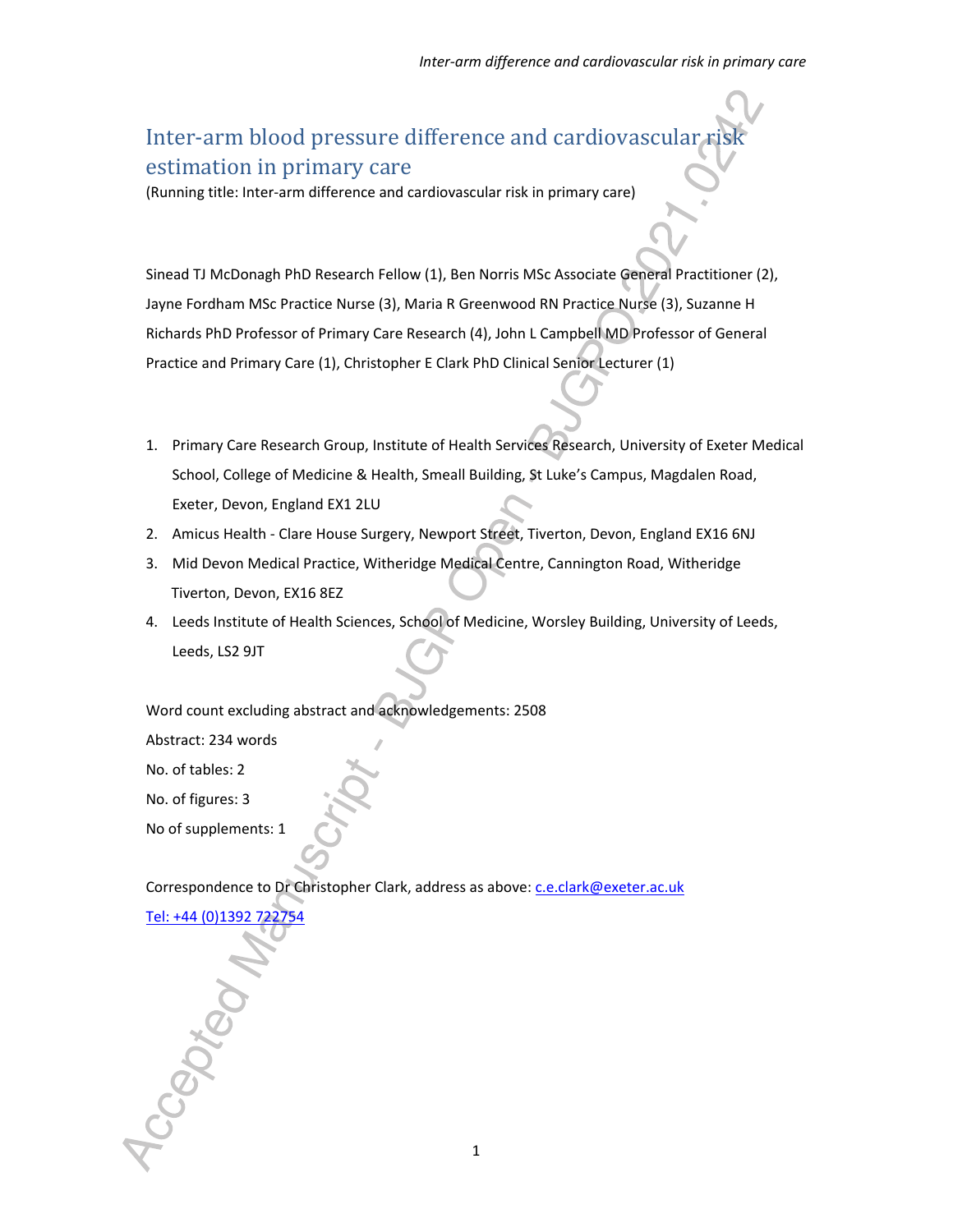# Abstract

#### Background

Systolic inter-arm differences (IAD) in blood pressure (BP) contribute independently to

cardiovascular risk estimates; this can be used to refine predicted risk and guide personalised interventions.

#### Aim

To model the effect of accounting for IAD in cardiovascular risk estimation in a primary care population free of pre-existing cardiovascular disease.

#### Design and setting

Cross-sectional analysis of people aged 40-75 years attending National Health Service (NHS) Health Checks in one general practice in England.

#### Method

Simultaneous bilateral BP measurements were made during Health Checks. QRISK2, ASCVD and Framingham cardiovascular risk scores were calculated before and after adjustment for IAD using previously published hazard ratios. Reclassification across guideline-recommended intervention thresholds was analysed.

#### Results

Data for 334 participants were analysed. Mean (standard deviation) QRISK2, ASCVD and Framingham scores were 8.0 (6.9), 6.9 (6.5) and 10.7 (8.1) respectively rising to 8.9 (7.7), 7.1 (6.7) and 11.2 (8.5) after adjustment for IAD. 13 (3.9%) participants were reclassified from below to above the 10% QRISK2 threshold, 3 (0.9%) for the ASCVD 10% threshold and 9 (2.7%) for the Framingham 15% threshold.

#### Conclusion

Knowledge of IAD can be used to refine cardiovascular risk estimates in primary care. By accounting for IAD, recommendations of interventions for primary prevention of cardiovascular disease can be personalised and treatment offered to those at greater than average risk. When assessing elevated clinic BP readings, both arms should be measured to allow fuller estimation of cardiovascular risk.

Key words: blood pressure determination, hypertension, cardiovascular risk factors, primary health care, screening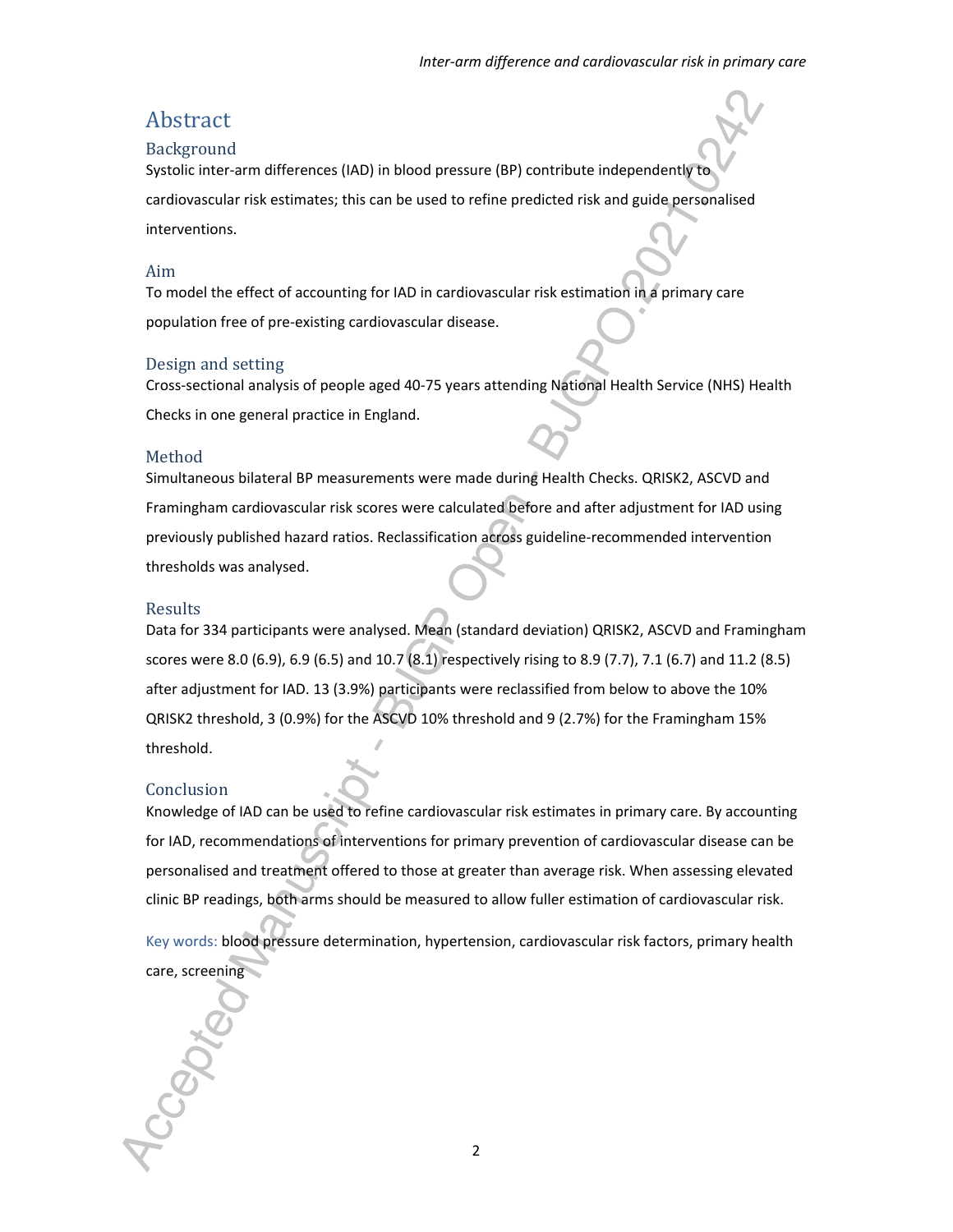#### How this fits in

Systolic inter-arm blood pressure differences (IAD) are independently associated with increased risks

of all-cause mortality, cardiovascular mortality and cardiovascular events.

How cardiovascular risk can best be assessed taking IAD into account has not been demonstrated.

This study applies robust estimates of the additional cardiovascular risk associated with an IAD to a primary care population free of existing vascular disease.

The effect of an IAD on reclassification of individuals across commonly used cardiovascular risk

intervention thresholds, to refine estimates of risk and personalise treatment decisions, is

demonstrated.

Accepted Manuscript.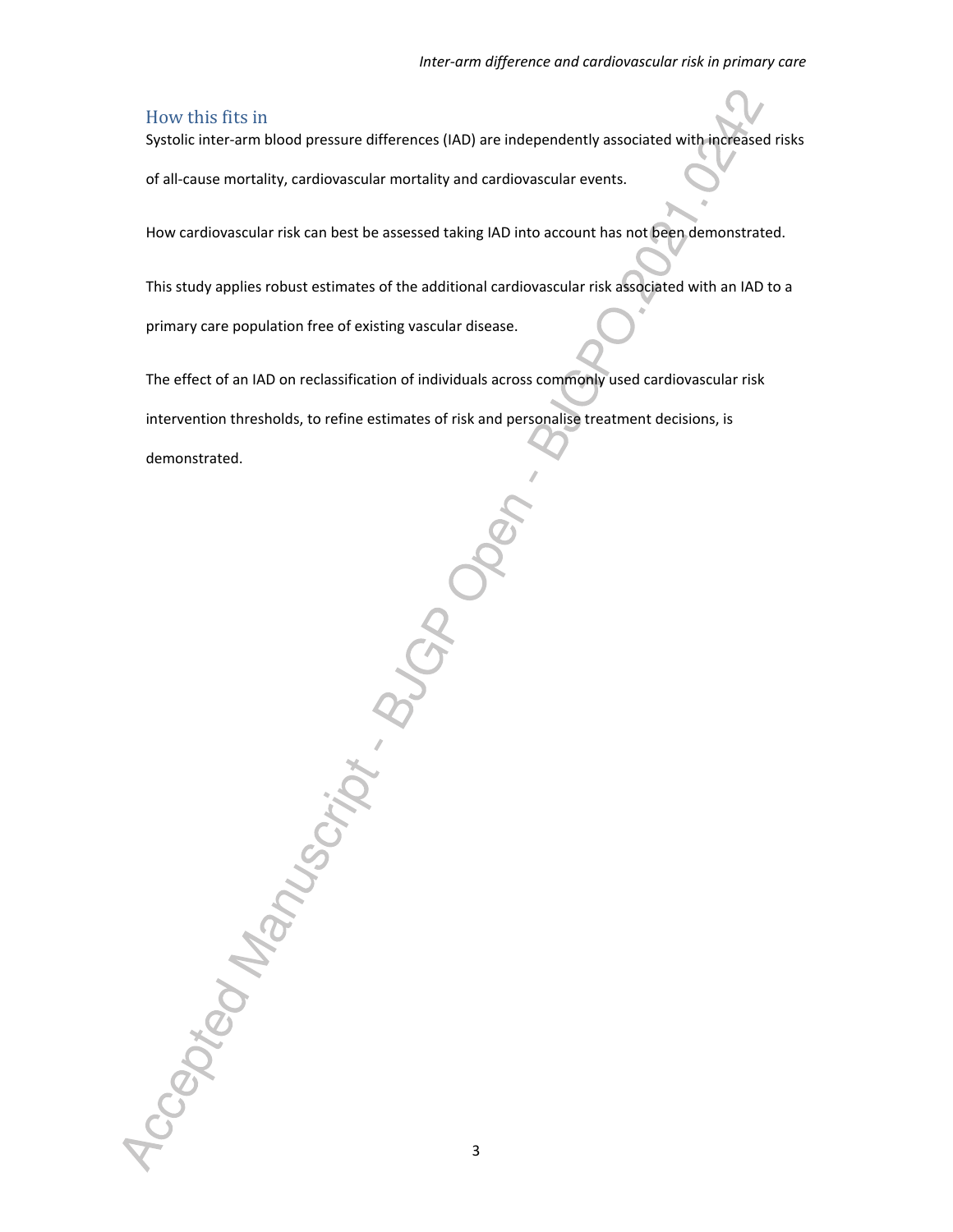### Introduction

Cardiovascular disease is the primary cause of premature morbidity and mortality across the globe, and high blood pressure (BP) is a leading contributor to cardiovascular events.<sup>1</sup> Optimising management of hypertension is therefore recommended by the UK Quality and Outcomes Framework (QOF) for the prevention of cardiovascular disease, and in primary care settings BP measurement is the most frequently undertaken investigation.<sup>23</sup>

Typically, individuals with the highest estimated cardiovascular risk reap the most benefit from antihypertensive treatment, but the overall majority of cardiovascular events occur in those at low to medium risk.<sup>4</sup> Assessment of ten-year cardiovascular risk using established risk scores is a common recommendation of international hypertension guidelines. In the UK risk assessment for primary prevention of cardiovascular disease is advised by the National Institute of Health and Care excellence (NICE) using QRISK scores.<sup>56</sup> Similarly the American College of Cardiology/American Heart Association (ACA/AHA) uses Atherosclerotic Cardiovascular Disease (ASCVD) risk scores based on the ACA/AHA Pooled Cohort Equations,<sup>78</sup> and Hypertension Canada uses the Framingham risk score.<sup>910</sup> Risk scores exceeding defined thresholds are used to guide initiation or intensification of treatment, usually by addition of antihypertensive agents and/or statins. Not all markers of cardiovascular risk identified within guidelines are captured by currently used risk scores. Consideration of such additional markers, indicating possible subclinical arterial disease, could serve to refine and improve selection of people at risk greater than their peers who may, therefore, benefit from more intensive intervention.<sup>11</sup>

Some recognised risk markers for refining intermediate cardiovascular risk, such as assessment of coronary artery calcium require significant technological investment.<sup>812</sup> Since primary prevention takes place in primary care, any practical identification of additional risk markers should be low cost and feasible for widespread implementation.<sup>13</sup> Measurement of BP in both arms can feasibly be incorporated into routine primary care without needing additional equipment.14 It is recommended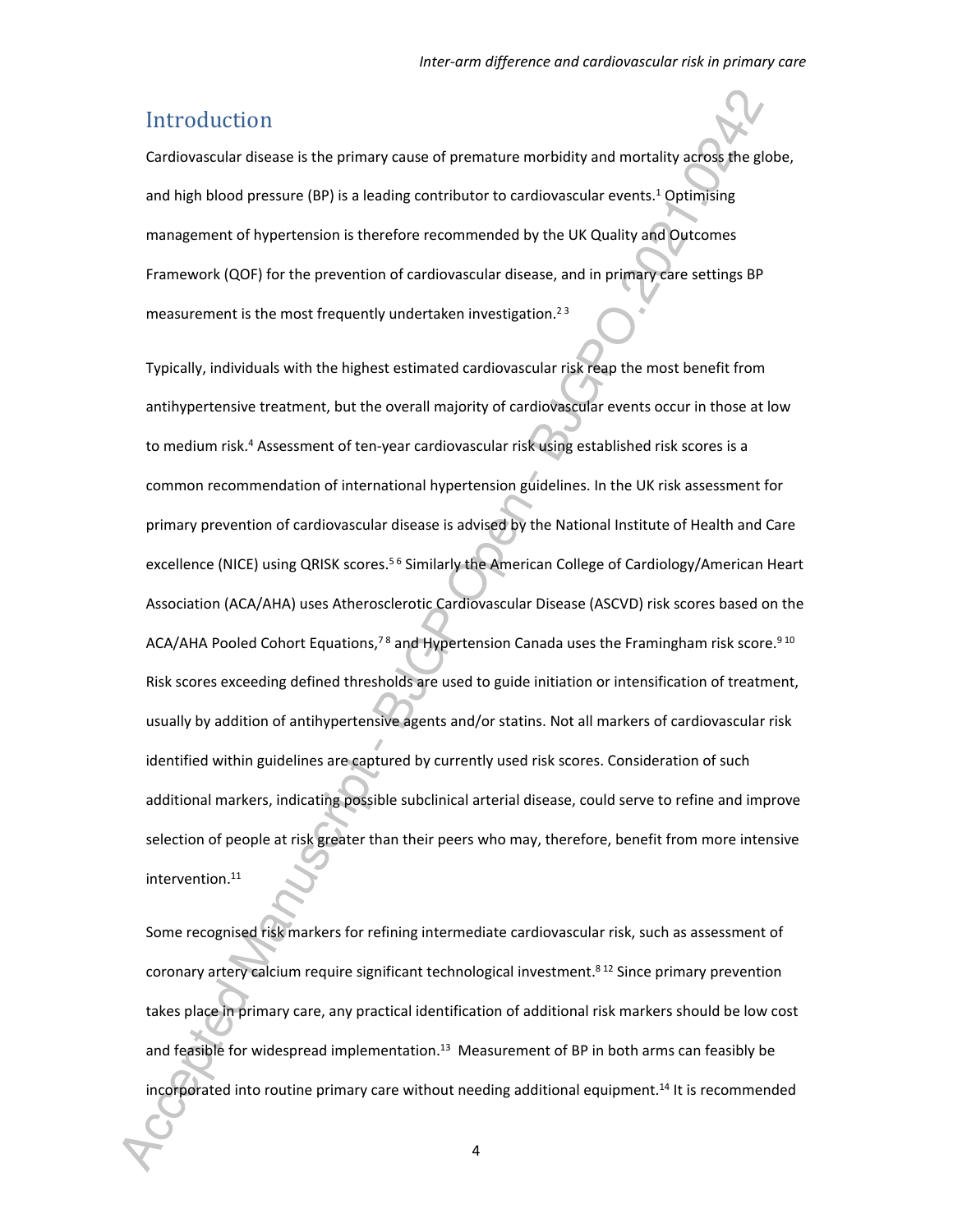internationally in guidelines, to accurately assess BP and to determine the higher reading arm for subsequent BP measurement and management. These guidelines also highlight the association of inter-arm differences (IAD) in systolic BP with additional cardiovascular risk.<sup>58 1015</sup> Despite guideline advice to measure both arms when assessing people for hypertension, this may only be applied in 50% of settings at best.<sup>16</sup>

General Practitioner awareness of guideline recommendations is higher than implementation; it has been suggested that presenting clear evidence and justification for recommendations could increase adoption in practice.<sup>1718</sup> We have recently reported findings from the large inter-arm BP difference individual participant data (INTERPRESS-IPD) Collaboration which pooled data from over 53,000 individuals with BP measured in both arms from 24 international cohorts. We confirmed the independent contribution of systolic IAD to cardiovascular risk, developed and validated risk prediction models that incorporated IAD measurement. We also confirmed and quantified the association of IAD with elevated risk after adjustment for ASCVD, Framingham or QRISK2 risk scores, providing data that can be directly applied to a primary care population.<sup>19</sup>

The Department of Health (DoH) introduced the National Health Service (NHS) Health Check Programme in 2009; it invites individuals aged 40 to 74 years, who are free of cardiovascular disease, to attend a cardiovascular assessment session, usually in primary care practices, every five years.<sup>20</sup> This session includes BP measurements and other risk marker assessments, thus offering the opportunity to measure BP in both arms to identify IAD in people without a vascular disease diagnosis. The impact of taking account of IAD during cardiovascular risk assessment in a primary care population free of cardiovascular disease has not been demonstrated. Therefore, this pilot study was undertaken to model the application of our adjustments to existing cardiovascular risk scores, taking account of systolic IAD, in a new cohort (not included in the INTERPRESS-IPD Collaboration) presenting to one general practice for routine NHS Health Checks.19

5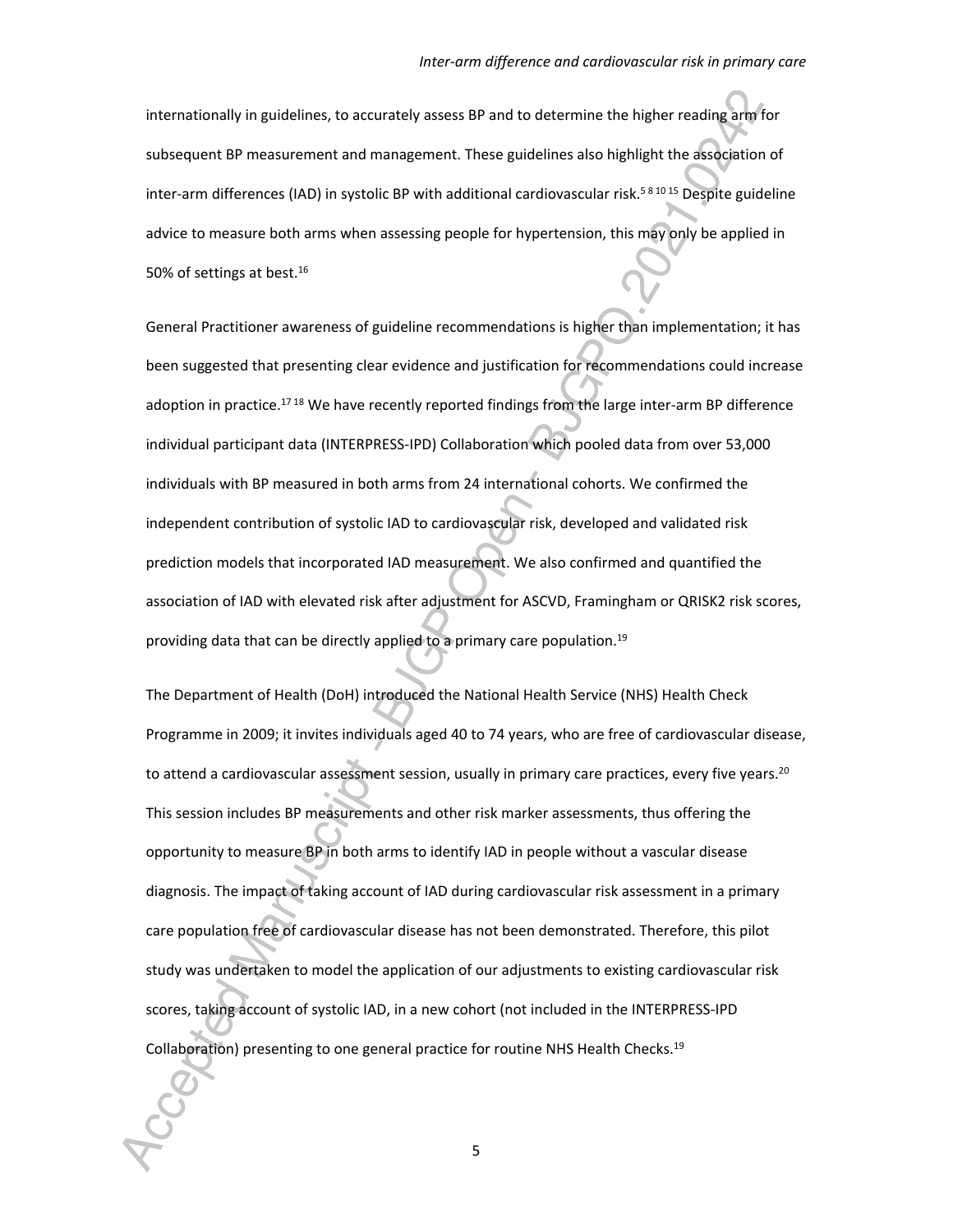### Methods

This analysis was undertaken using data collected during the Check-Up study programme

#### **Participants**

From October 2013, patients aged 40 to 74 years, registered with the Mid Devon Medical Practice (a rural dispensing practice, list size 5000 across three sites in Devon, England), and not already included in any existing vascular disease register, were identified from practice records and invited by letter to book in to a nurse-led NHS Health Check assessment.<sup>23</sup> Patients with pre-existing hypertension, atrial fibrillation (AF), chronic kidney disease, stroke or transient ischaemic attack, heart disease, diabetes or peripheral arterial disease were excluded.

Patients underwent an NHS Health Check assessment which included targeted brief health interventions based on lifestyle, history and clinical measurements, and blood sampling. BP was measured using an automated sphygmomanometer (Microlife Watch BP Office, Microlife AG, Switzerland) after five minutes of seated rest. This two-cuff device measures three consecutive readings taken one minute apart, simultaneously in both arms, and reports the mean of three readings for each arm. Irregular pulse is also reported; diagnostic electrocardiograms (ECGs) were performed when an irregular pulse was flagged by the device (Supplementary Figure S1).

Patients were referred for ambulatory blood pressure monitoring if a diagnosis of hypertension was suspected from a clinic reading >140/90 mmHg, and for repeat blood tests if diabetes or chronic kidney disease (CKD) were suspected based on the initial investigations (Supplementary Figure S1). All patients attending the Health Check received a follow-up letter summarising their results, including a QRISK2 10-year cardiovascular risk assessment score and lifestyle recommendations. Information on dementia was also supplied to those aged over 65 years.

This was a pilot study, undertaken to model application of our adjustments to cardiovascular risk scores, in a single practice cohort with documented IAD, therefore no formal sample size estimates were calculated.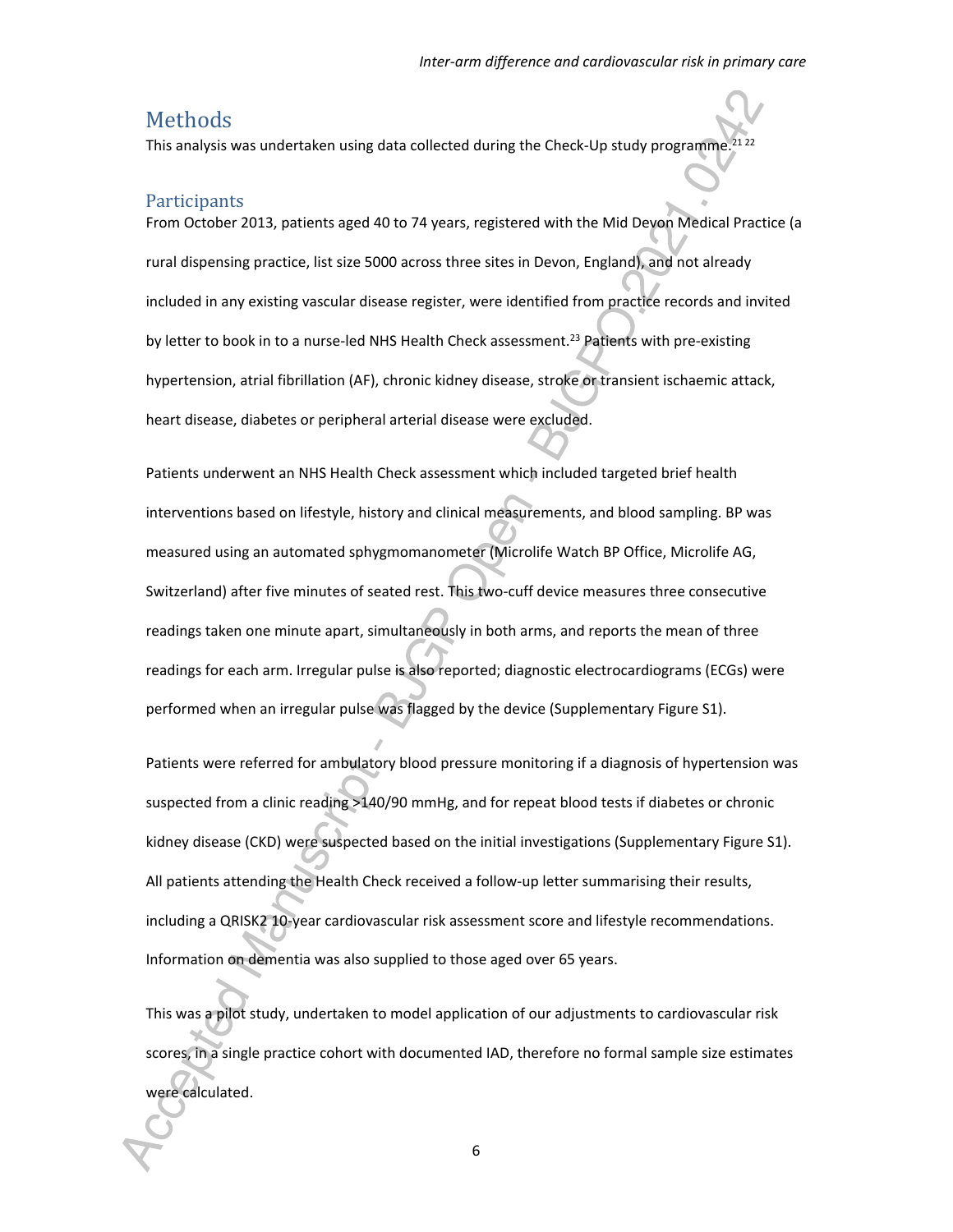#### Analysis

Health Check data were collated prospectively in an Excel spreadsheet (Microsoft Corp. Redmond, Washington, USA) and analysed using Stata v17.0 (Statacorp, Texas, USA). Descriptive data were summarised as means and standard deviations or proportions as appropriate. QRISK2 scores were calculated online as part of the Health Check process;<sup>6</sup> Framingham and ASCVD risk scores were calculated in Stata using published algorithms.<sup>79</sup> The higher reading systolic arm BP was used in all cardiovascular risk calculations. Cardiovascular risk scores were adjusted to take account of measured IAD, by applying hazard ratios derived from our INTERPRESS-IPD Collaboration (Supplementary Figures S2 to S4).<sup>19</sup> Reclassification across key international hypertension guideline thresholds for intervention according to estimated cardiovascular risk (NICE 2019 – QRISK2 10%; ACC/AHA – ASCVD 10%; Hypertension Canada – Framingham 15%) was calculated by comparing risk scores before and after adjustment of scores for IAD.<sup>58 10</sup> Data analysis was restricted to participants attending and completing Health Checks; no imputations of missing data were undertaken.

Accepted Manuscript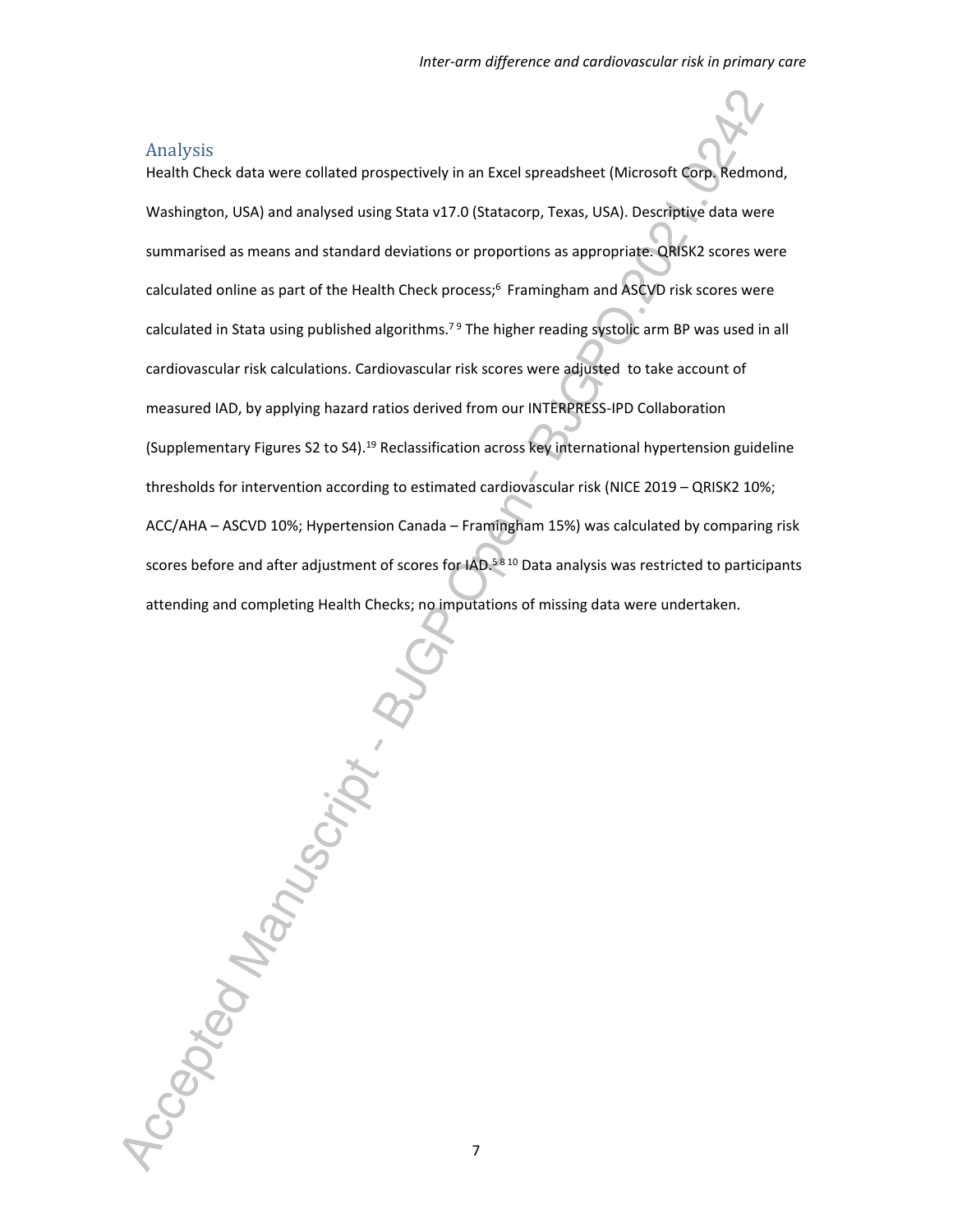### Results

1800 patients (36% of registered list) were eligible for invitation to complete an NHS Health Check assessment over the succeeding five years from October 2013. Between November 2013 and December 2015; 636 (35%) patients were invited; 340 attended of whom 334 (53%; 95% confidence interval (CI) 50% to 57%) attended and completed a Health Check appointment with full data capture. Mean (standard deviation) age of participants was 57.4 (9.3) years, 58% were female and mean systolic/diastolic BP was 132 (14)/79 (8.5) mmHg (Table 1). After appropriate follow-up investigations, new diagnoses of hypertension were confirmed in 13 (3.9%) attenders, type 2 diabetes mellitus in five (1.5%) and CKD stage 3 in five (1.5%; Figure 1). Of five (1.5%) participants identified as having an irregular pulse by the Watch BP Office device; none were confirmed to have AF on 12-lead ECGs. Overall, 31 (9.3%) participants had a systolic IAD ≥ 10 mmHg and 10 (3%) a diastolic IAD ≥ 10 mmHg at the Health Check appointment (Figure 2).

Ten-year risks of cardiovascular events, when adjusted for IAD risk, were significantly higher for QRISK2, ASCVD and Framingham risk scores (*P* < 0.001 for all scores; Table 2; Figure 3). By adjusting cardiovascular risk scores to take account of systolic IAD, 13 (3.9%) participants were reclassified from below to above a 10% QRISK2-based treatment threshold; three participants (0.9%) were reclassified from below to above the 10% ASCVD treatment threshold. These represent 13/35 (37%) of participants presenting with an unadjusted QRISK2 between 8% and 9.9%, and 3/29 (10.3%) with an unadjusted ASCVD risk of 8% to 9.9%. For the Framingham 15% intervention threshold, nine (2.7%) were reclassified from below to above the threshold, representing 9/38 (23.7%) of participants with an unadjusted Framingham score between 12% and 14.9% (Table 2; Figure 3)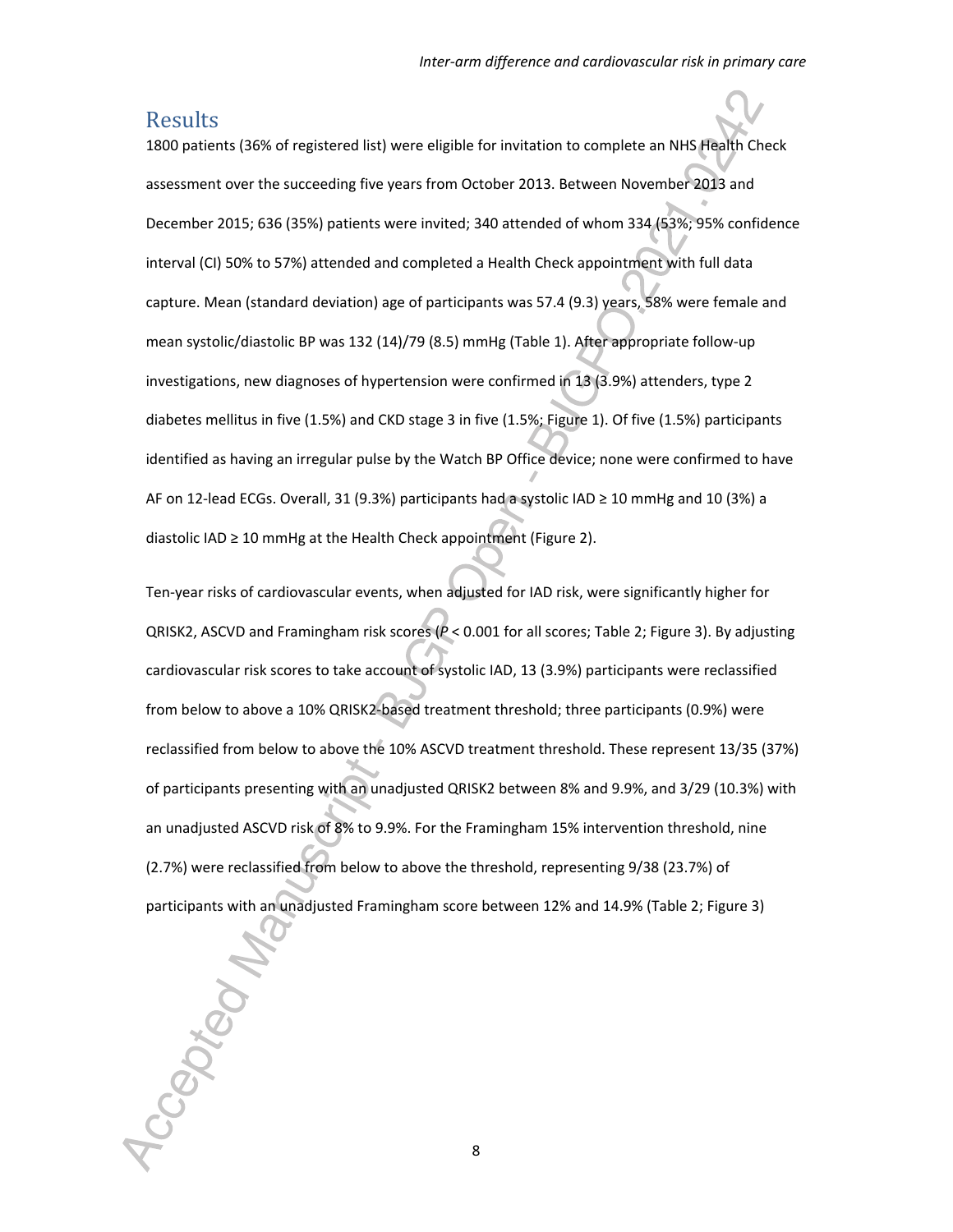### **Discussion**

#### Summary

This pilot study demonstrates that BP can be measured in both arms to determine IAD during routine NHS Health Check assessments. Adjustment of QRISK2 estimated cardiovascular risk to account for IAD reclassified 4% of participants from below to above the NICE QRISK2 intervention threshold. Similar effects were seen when IAD was used to adjust other cardiovascular risk scores. These adjustments are most relevant to those participants with risk scores below but close to intervention thresholds, where adjustment for IAD had a proportionally larger effect on reclassification across risk categories.

These pilot findings show that cardiovascular risk classification can usefully be refined, by measuring BP in both arms and taking account of the inter-arm difference, during NHS Health Checks.

#### Strengths and limitations

Systematic data collection throughout the Health Check process achieved low levels of missing data. When compared to attenders, non-attenders in this study had twice the smoking rate and significantly higher BP readings in previous primary care records.<sup>22</sup> Attendance at NHS Health Checks is associated with more positive and pro-active attitudes toward personal healthcare; lower attendance is also observed from people living with higher levels of deprivation.<sup>2124</sup> For these reasons the mean cardiovascular risk for the cohort studied here is likely to be lower than that for the full eligible practice population. These findings are derived from a single rural practice in Devon with low ethnic diversity. Cardiovascular risk varies with ethnicity, but we have previously shown no variation of IAD in England according to ethnic origin.<sup>525</sup> Nevertheless, we are cautious of attempting to generalise our findings to a wider primary care population. The results of this pilot study do, however, illustrate the practical application of our published risk tables (available at: https://medicine.exeter.ac.uk/research/healthresearch/primarycare/interpressipd/riskadjustmenttables/) in a primary care setting, indicating the potential use of IAD to refine cardiovascular risk assessment.<sup>19</sup> The hazard ratios applied to IAD are derived from our separate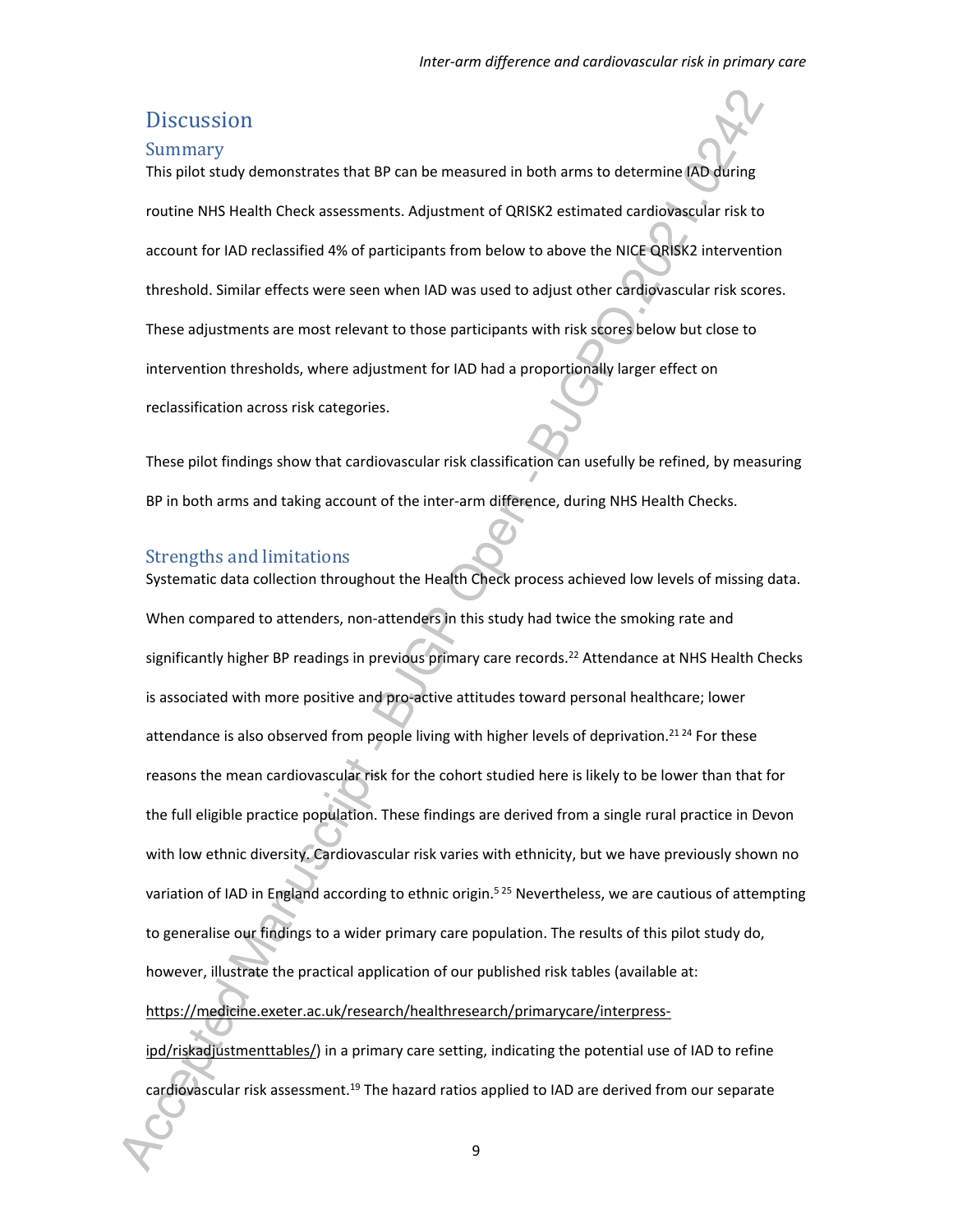INTERPRESS-IPD Collaboration; the largest international dataset assembled to examine the implications of an IAD for prediction of mortality and cardiovascular mortality.<sup>19</sup>

This study used the Microlife Watch BP Office device – a two cuff device capable of repeated simultaneous measures with good reproducibility.<sup>26</sup> Our INTERPRESS-IPD Collaboration data are derived largely from sequential BP measurements, which generally yield a greater magnitude in IAD than comparable simultaneous measurements.<sup>27 28</sup> Consequently this analysis may have produced estimates of the proportions reclassified by taking account of IAD that are conservative in comparison to sequential assessment of BP in routine practice.

#### Comparison with existing literature

Arterial stiffening is an early indicator of hypertension-mediated organ damage such as left ventricular hypertrophy – an important marker of adverse prognosis.<sup>29</sup> Its presence is suggested in people over 60 years by a widening pulse pressure (systolic minus diastolic BP >60 mmHg) or at any age by an elevated pulse-wave velocity (PWV). $30$  Whilst pulse pressure is easily calculated, measurement of PWV is not practical in routine primary care. There is good evidence to support the association of systolic IAD with increased arterial stiffness; it is correlated with increased PWV and left ventricular wall thickening.<sup>31-33</sup> Both arterial stiffness and IAD are associated prospectively with higher rates of cardiovascular events, cardiovascular mortality and all-cause mortality.<sup>15 19 34</sup> A systolic IAD has an independent prognostic value for mortality and cardiovascular events over and above that predicted by established risk scores, which we believe is explained by its value as a noninvasive indicator of subclinical arterial disease. $1119$  The current analyses apply our estimates of the impact of systolic IAD on cardiovascular risk scores in a pilot study. They demonstrate the likely impact of assessing an IAD on workload, by refining and increasing the proportions attending an NHS Health Check who will require further investigation for diagnosis and potentially management of hypertension and/or elevated cardiovascular risk.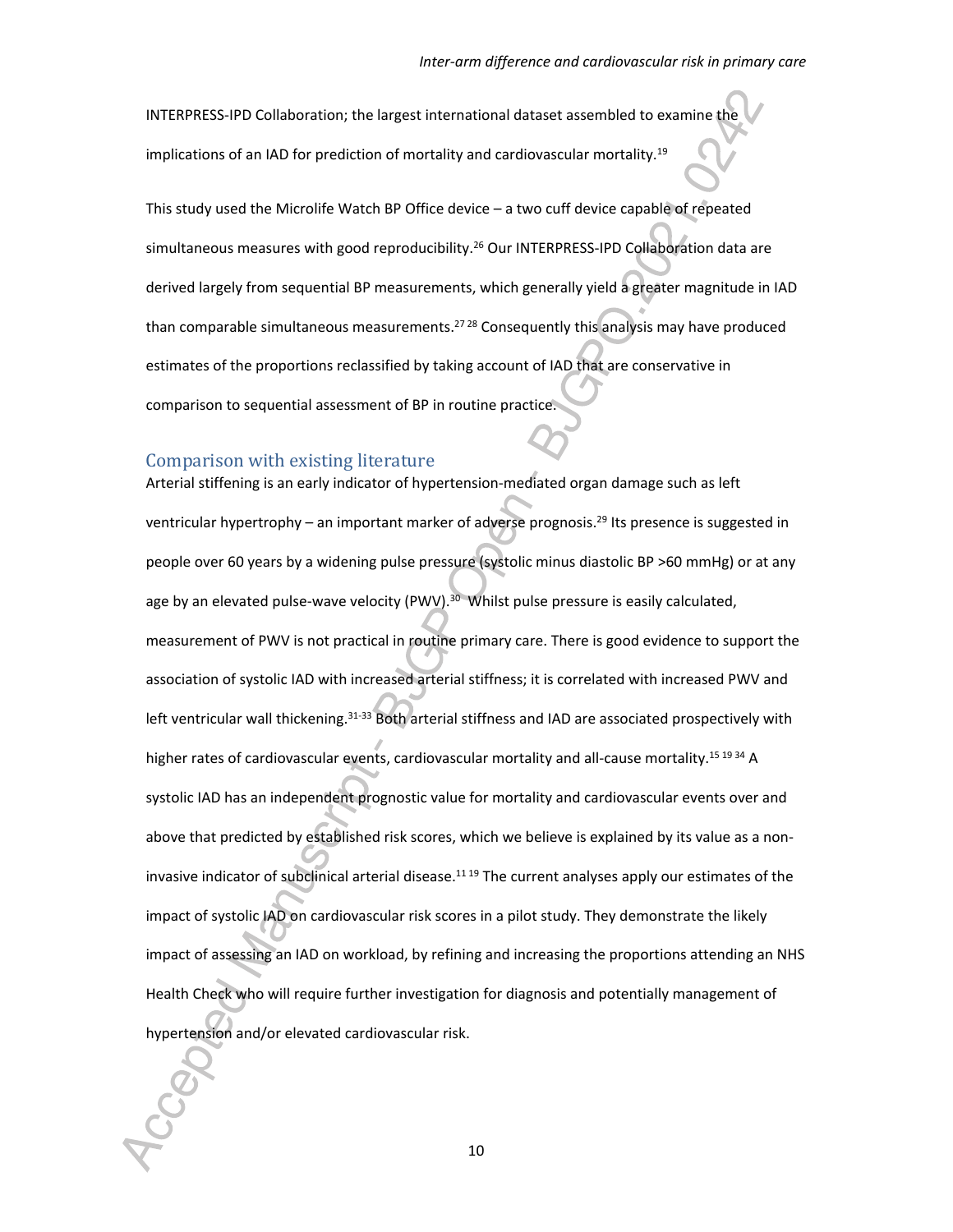#### Implications for research and/or practice

In the absence of pre-existing vascular disease, intervention with statin and/or BP lowering treatment is guided by individual assessment of cardiovascular risk. Our pilot findings confirm that a systolic IAD can be applied to refine cardiovascular risk estimates in a UK single primary care population. By taking account of systolic IAD, decisions on interventions for primary prevention of cardiovascular disease can be personalised and could facilitate targeting of treatment to those at greater than average cardiovascular disease risk. The large SMART study of 7,344 participants followed over a median of 5.9 years associated increasing systolic IAD with increased risks of vascular events in people without, but not with, pre-existing vascular disease after carefully adjusted analyses, suggesting that consideration of IAD may be most important for people at low to medium cardiovascular risk.<sup>35</sup> The NHS Health Check programme is delivered to at least 1 million people annually in England generating 38,000 new diagnoses of hypertension.<sup>36</sup> The findings presented here suggest that 4% of these people – over 1500 per annum, could be reclassified according to their IAD measurement from below to above the 10% QRISK2 threshold for initiation of BP and lipid lowering treatment. The low conversion rate of elevated clinic BP readings to diagnoses of hypertension based on ambulatory BP recordings emphasises the importance of the NICE diagnostic pathway in avoiding overdiagnosis and overtreatment of hypertension.<sup>5</sup>

In this study BP was measured simultaneously in both arms using a specific double cuff device. The Watch BP Office device has been shown to have high specificity for AF, resulting in fewer follow-up ECGs being required where AF is not present. However, sensitivity is variable; too few irregular pulses were flagged in the current study to interpret the device's performance in place of pulse palpation for a population eligible for NHS Health Checks.<sup>37 38</sup> In primary care, practitioners rarely have access to equipment that can measure both arms simultaneously; they need a practical and simple method of assessment.<sup>16 39</sup> Sequential measurement of IAD is the most practical way to implement IAD measurement in primary care.<sup>40</sup> It will usually over-estimate the magnitude of IAD in comparison to simultaneous measurements, but has a high negative predictive value for a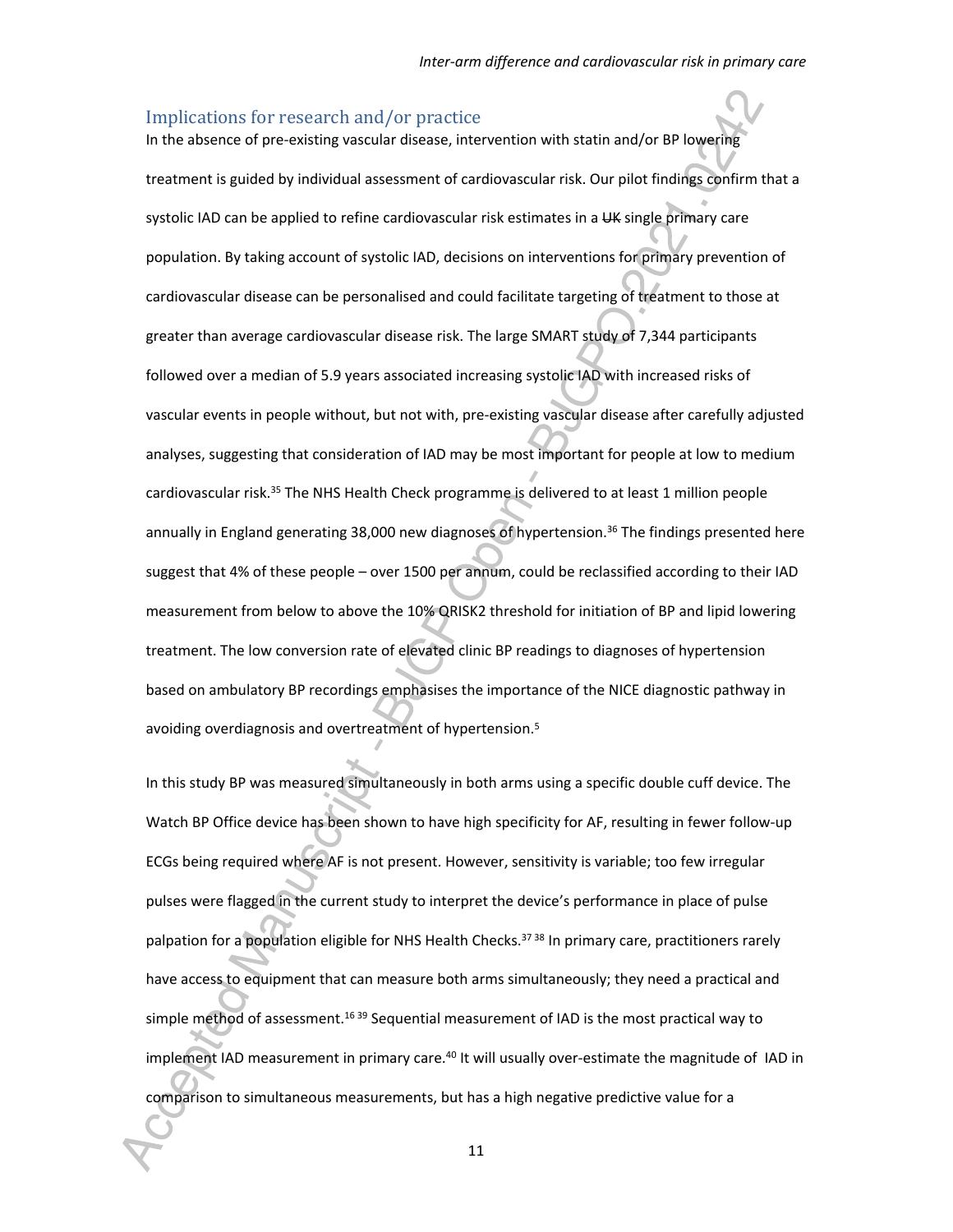simultaneous IAD.<sup>27 28 41</sup> The INTERPRESS-IPD Collaboration and other sequentially measured cohorts have shown the associations of IAD detected by this method with all-cause mortality, cardiovascular mortality and cardiovascular events.<sup>15 19 42</sup> The current pilot findings represents a proof of concept but is likely to have under-estimated the true effect of sequentially measured IADs on reclassification of risk. Ambulatory monitoring following an initial raised clinic BP reading to diagnose hypertension is cost saving due to better targeting of treatment.<sup>43</sup> Taking account of IAD should direct more people to this diagnostic pathway, however the economic impact of this is, as yet, unknown. This pilot study will inform further work to validate this approach, using practical sequential methods of measurement in a larger and ethnically diverse populations more representative of the range of people seen in UK primary care.

Accepted Manuscript B.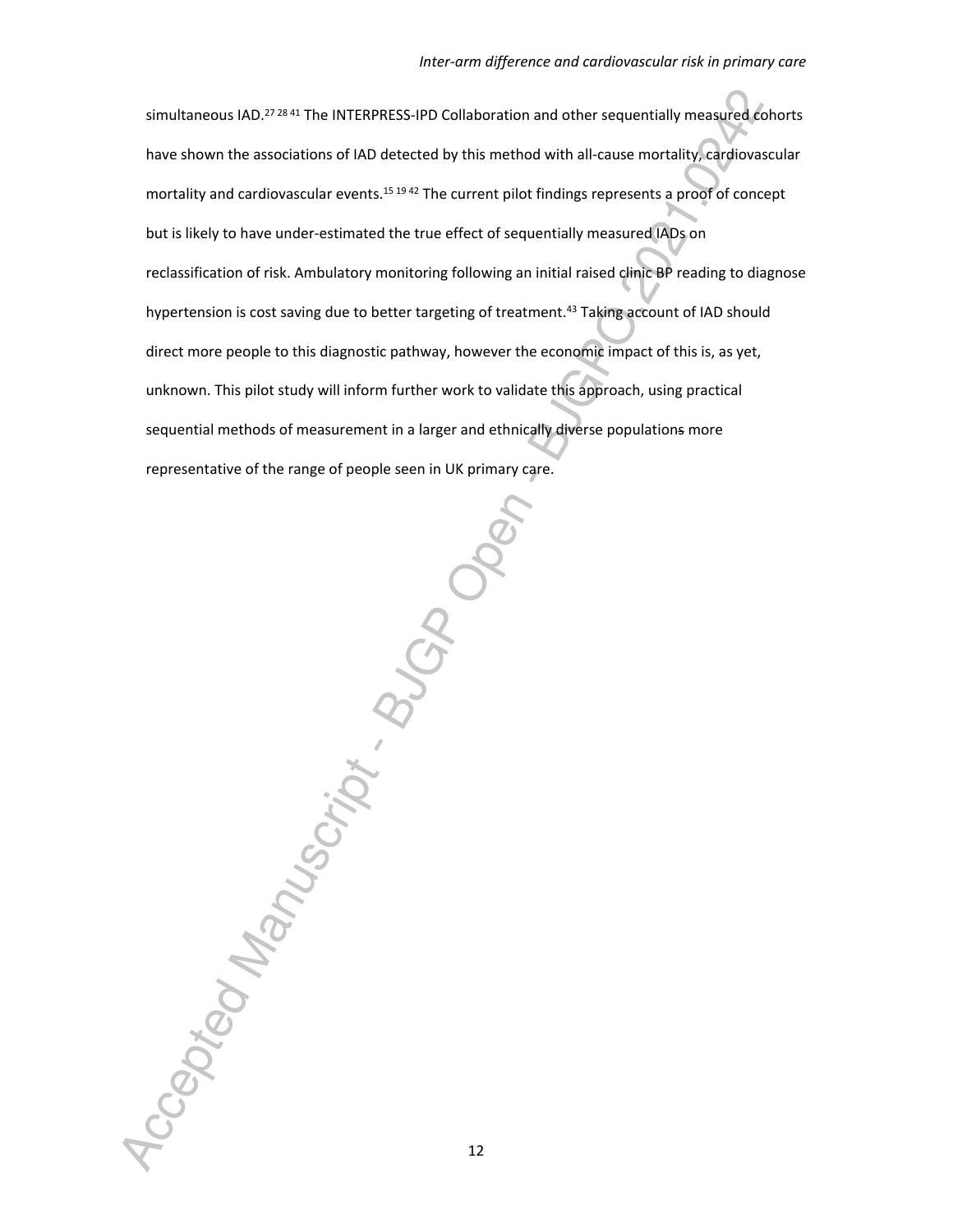# Acknowledgements

### Authors' contributions

SHR was Chief Investigator of the Check-Up study; SHR and CEC designed this study within the Check-Up programme. CEC proposed and undertook the analyses, and drafted the manuscript. AJF and MRG undertook the Health Checks and collated the data. BN extracted and collated the dataset. SMcD advised on interpretation of findings, revision of the manuscript and dissemination of results. SHR obtained ethical approval and advised on study design, JLC supervised the study and advised on study design. All authors contributed to the manuscript and read and reviewed the final manuscript prior to publication. CEC has access to the full dataset for the study and acts as guarantor.

#### Ethical approval

Ethical approval for this study was granted by the National Research Ethics Service Committee South West – Cornwall & Plymouth: REC ref: 12/SW/0314.

#### Funding statement

The Check-Up study was funded by the National Institute for Health Research (NIHR) Collaboration for Leadership in Applied Health Research and Care for the South West Peninsula and the South West General Practice Trust.

CEC is funded by the NIHR School for Primary Care Research (SPCR; Grant Ref: 512). SMcD is funded by a NIHR SPCR Fellowship. SMcD is also supported by the British Heart Foundation Hope for Hearts fund and a NIHR Programme Development Grant (NIHR202040).

The views expressed are those of the author(s) and not necessarily those of the NIHR or the Department of Health and Social Care.

#### **Disclosures**

CEC received the sphygmomanometer used in this study from Microlife for unrestricted evaluation. He has received an honorarium from Bayer AG (unrelated to IAD work). No company has had, or will have, any involvement in the design, conduct or reporting of this study.

Accepted Manuscript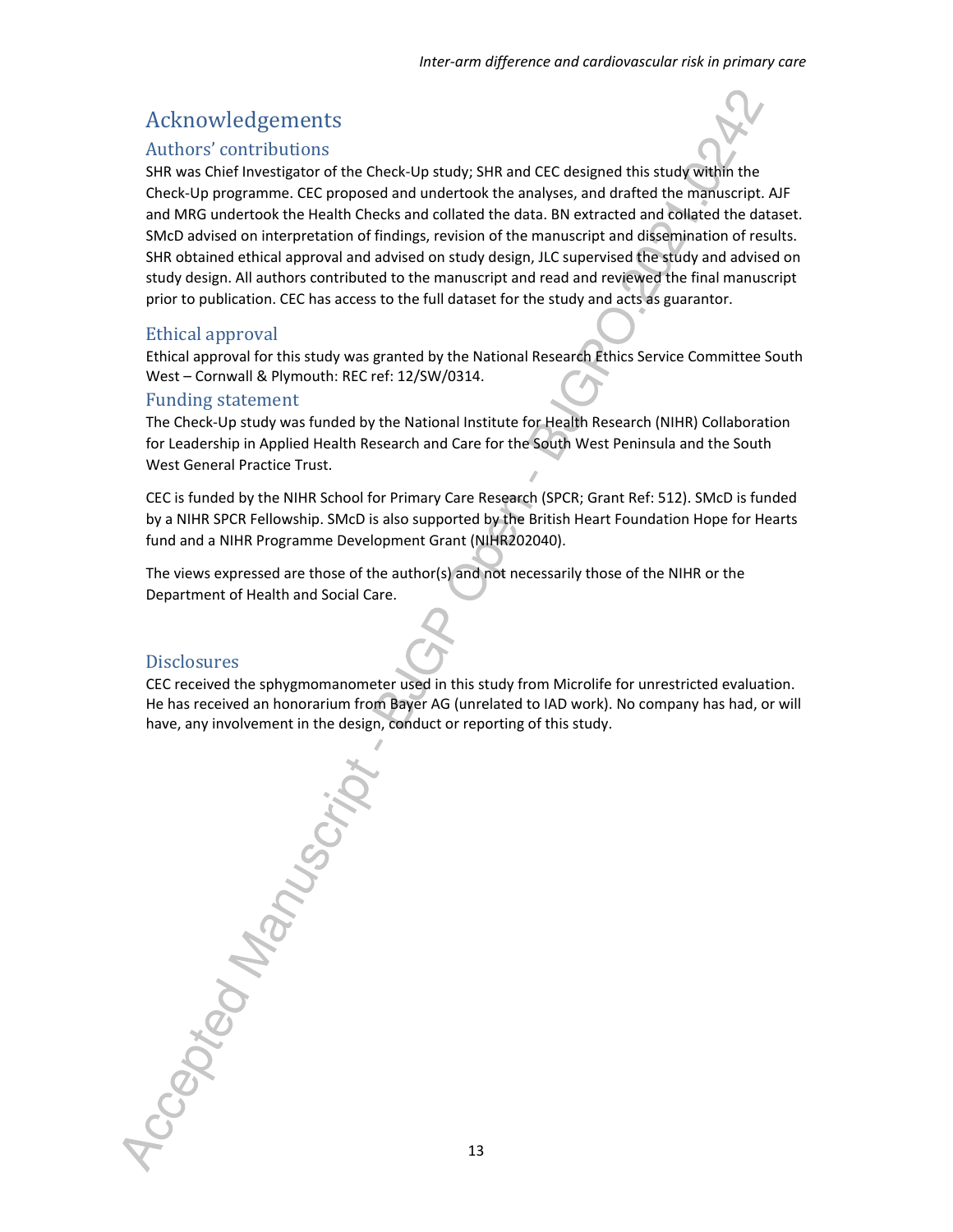## References

- 1. Naghavi M, Wang HD, Lozano R, et al. Global, regional, and national age-sex specific all-cause and cause-specific mortality for 240 causes of death, 1990-2013: a systematic analysis for the Global Burden of Disease Study 2013. *Lancet* 2015;385(9963):117-71.
- 2. British Medical Association, NHS Employers, NHS England. 2016/17 General Medical Services (GMS) contract Quality and Outcomes Framework (QOF): Guidance for GMS contract 2016/17: NHS Employers 2016. https://www.sabin.org/sites/sabin.org/files/documents/201617GMSguidance.pdf [accessed

17/3/21]

- 3. National Centre for Social Research. Health Survey for England: 2010,. Department of, Epidemiology & Public Health. U. C. L. Medical School: NHS Information Centre for health and social care 2012. www.ic.nhs.uk/pubs/hse10report [accessed 20/11/12]
- 4. Sundstrom J, Arima H, Woodward M, et al. Blood pressure-lowering treatment based on cardiovascular risk: a meta-analysis of individual patient data. *Lancet* 2014;384(9943):591- 98.
- 5. National Institute for Health and Care Excellence. Hypertension in adults: diagnosis and management (NG 136). 28/8/19 ed. London, 2019. www.nice.org.uk/guidance/ng136 [accesed 28/8/19]
- 6. Hippisley-Cox J, Coupland C, Vinogradova Y, et al. Predicting cardiovascular risk in England and Wales: prospective derivation and validation of QRISK2. *BMJ* 2008;336(7659):1475-82.
- 7. Goff DC, Jr., Lloyd-Jones DM, Bennett G, et al. 2013 ACC/AHA guideline on the assessment of cardiovascular risk: a report of the American College of Cardiology/American Heart Association Task Force on Practice Guidelines. *Circulation* 2014;129(25 Suppl 2):S49-73. doi: 10.1161/01.cir.0000437741.48606.98
- 8. Whelton PK, Carey RM, Aronow WS, et al. 2017 ACC/AHA/AAPA/ABC/ACPM/AGS/APhA/ASH/ASPC/NMA/PCNA Guideline for the Prevention, Detection, Evaluation, and Management of High Blood Pressure in Adults. *A Report of the American College of Cardiology/American Heart Association Task Force on Clinical Practice Guidelines* 2017 doi: 10.1161/hyp.0000000000000065
- 9. D'Agostino RB, Sr., Vasan RS, Pencina MJ, et al. General cardiovascular risk profile for use in primary care: the Framingham Heart Study. *Circulation* 2008;117(6):743-53. doi: 10.1161/circulationaha.107.699579.
- 10. Rabi DM, McBrien KA, Sapir-Pichhadze R, et al. Hypertension Canada's 2020 Comprehensive Guidelines for the Prevention, Diagnosis, Risk Assessment, and Treatment of Hypertension in Adults and Children. *Can J Cardiol* 2020;36(5):596-624. doi: 10.1016/j.cjca.2020.02.086
- 11. Simon A, Levenson J. May subclinical arterial disease help to better detect and treat high-risk asymptomatic individuals? *J Hypertens* 2005;23(11):1939-45.
- 12. Patel J, Pallazola VA, Dudum R, et al. Assessment of Coronary Artery Calcium Scoring to Guide Statin Therapy Allocation According to Risk-Enhancing Factors: The Multi-Ethnic Study of Atherosclerosis. *JAMA Cardiology* 2021 doi: 10.1001/jamacardio.2021.2321
- 13. Dzeshka MS, Gill PS, Lip GY. Cardiovascular risk prediction: balancing complexity against simple practicality. *Br J Gen Pract* 2015;65(630):4-5. doi: 10.3399/bjgp15X683005
- 14. Cassidy P, Jones K. A study of inter-arm blood pressure differences in primary care. *J Hum Hypert* 2001;15(8):519-22.
- 15. Clark CE, Taylor RS, Shore AC, et al. Association of a difference in systolic blood pressure between arms with vascular disease and mortality: a systematic review and meta-analysis. *Lancet* 2012;379:905-14.
- 16. Mejzner N, Clark CE, Smith LF, et al. Trends in the diagnosis and management of hypertension: repeated primary care survey in South West England. *Br J Gen Pract* 2017;67(658):e306-e13. doi: 10.3399/bjgp17X690461.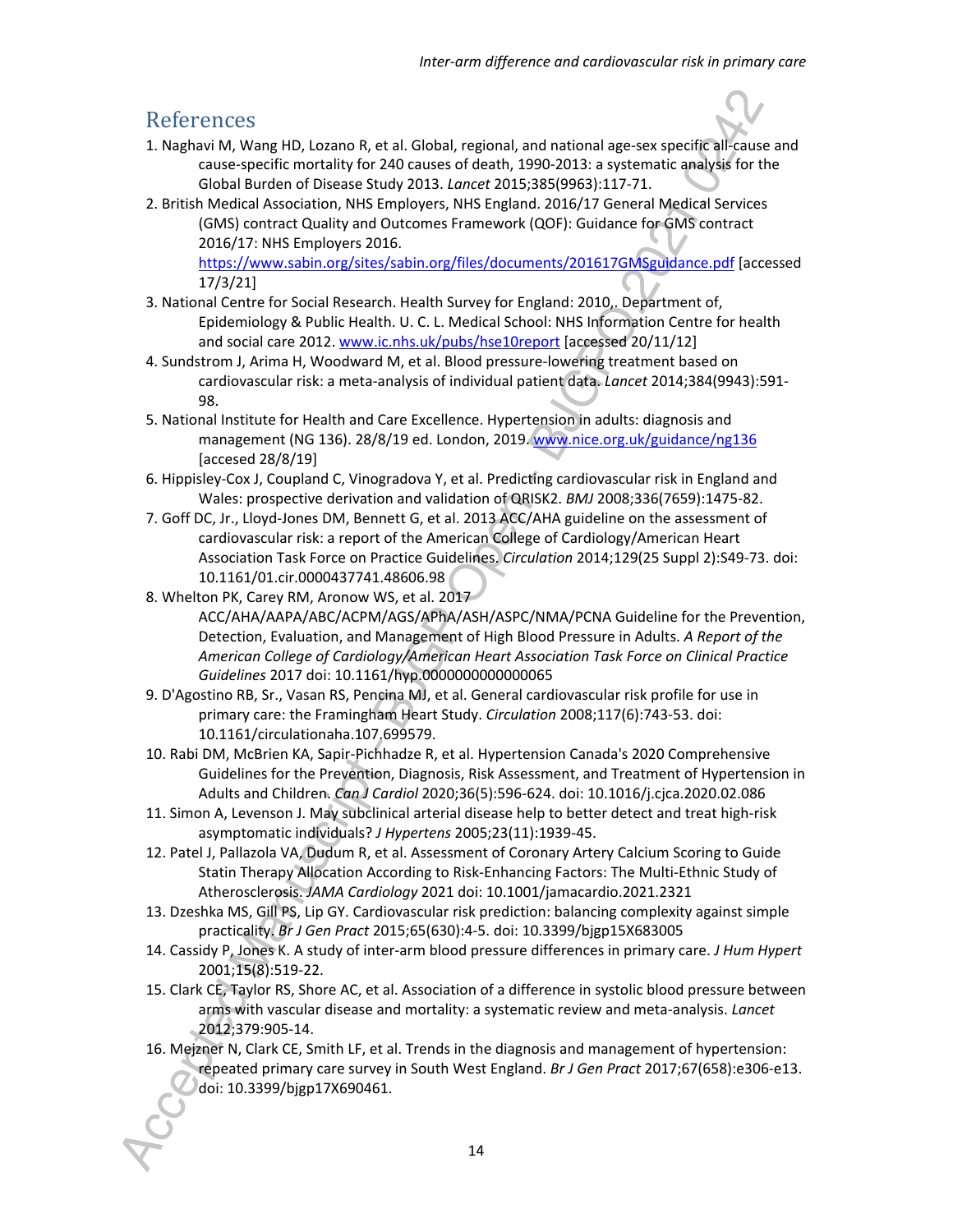- 17. Parker E, Glasziou P. Use of evidence in hypertension guidelines: should we measure in both arms? *British Journal of General Practice* 2009;59:e87-e92. doi: 10.3399/bjgp09X395012
- 18. Heneghan C, Perera R, Mant D, et al. Hypertension guideline recommendations in general practice: awareness, agreement, adoption, and adherence. *Br J Gen Pract* 2007;57(545):948- 52.
- 19. Clark CE, Warren FC, Boddy K, et al. Associations Between Systolic Interarm Differences in Blood Pressure and Cardiovascular Disease Outcomes and Mortality. *Hypertension* 2021;77:650-61. doi: 10.1161/HYPERTENSIONAHA.120.15997 [published Online First: 21/12/2020]
- 20. Dept of Health. Putting prevention first. Vascular checks: risk assessment and management. London: Department of Health, 2008. http://www.dh.gov.uk/prod\_consum\_dh/groups/dh\_digitalassets/@dh/@en/documents/di
- gitalasset/dh\_083823.pdf [accessed 19/10/21] 21. Jenkinson CE, Asprey A, Clark CE, et al. Patients' willingness to attend the NHS cardiovascular health checks in primary care: a qualitative interview study. *BMC Fam Pract* 2015;16
- 22. Clark CE, Norris B, Fordham AJ, et al. Costs of hypertension detection within the NHS Health Check programme compared with an opportunistic approach. 2017 01/02/2017. DOI: 10.13140/RG.2.2.36259.48162 [accessed 19/10/2021].
- 23. Public Health England. NHS Health Check programme standards: a framework for quality improvement. London: Public Health England 2014. file:///C:/Users/Chris/Downloads/NHSHC\_Programme\_standards\_FINAL\_26.pdf [accessed 17/3/22]
- 24. Krska J, du Plessis R, Chellaswamy H. Views and experiences of the NHS Health Check provided by general medical practices: cross-sectional survey in high-risk patients. *J Pub Health (Oxf)* 2015;37(2):210-7. doi: 10.1093/pubmed/fdu054.
- 25. Schwartz CL, Clark C, Koshiaris C, et al. Interarm Difference in Systolic Blood Pressure in Different Ethnic Groups and Relationship to the "White Coat Effect": A Cross-Sectional Study. *Am J Hypertens* 2017 doi: 10.1093/ajh/hpx073
- 26. Krogager C, Laugesen E, Rossen NB, et al. Evaluation of interarm blood pressure differences using the Microlife WatchBP Office in a clinical setting. *Blood Press Monit* 2017;22(3):161-65. doi: 10.1097/mbp.0000000000000246.
- 27. Verberk WJ, Kessels AGH, Thien T. Blood pressure measurement method and inter-arm differences, a meta-analysis. *Am J Hypertens* 2011;24(11):1201-08.
- 28. Clark C, Taylor R, Shore A, et al. Prevalence of systolic inter-arm differences in blood pressure varies for different primary care populations: systematic review and meta-analysis. *Br J Gen Pract* 2016;66(11):652.
- 29. Williams B. Hypertension in the Young: Preventing the Evolution of Disease Versus Prevention of Clinical Events. *J Am Coll Cardiol* 2007;50(9):840-42.
- 30. Williams B, Mancia G, Spiering W, et al. 2018 ESC/ESH Guidelines for the management of arterial hypertension. *Eur Heart J* 2018;39(33):3021-104. doi: 10.1093/eurheartj/ehy339
- 31. Iida M, Ishiguro Y, Ueda N, et al. Inter-arm difference of systolic blood pressure measured by automated double-cuff device is associated with arterial stiffness in patients with hypertension. *Blood Press Monit* 2020;25(1):26-33. doi: 10.1097/mbp.0000000000000416
- 32. Canepa M, Milaneschi Y, Ameri P, et al. Relationship between inter-arm difference in systolic blood pressure and arterial stiffness in community-dwelling older adults. *J Clin Hypertens (Greenwich)* 2013;15(12):880-87.
- 33. Clark CE. The interarm blood pressure difference: Do we know enough yet? *J Clin Hypertens*  2017;19(5):462-65. doi: 10.1111/jch.12982
- 34. Laurent S, Boutouyrie P, Asmar R, et al. Aortic stiffness is an independent predictor of all-cause and cardiovascular mortality in hypertensive patients. *Hypertension* 2001;37(5):1236-41.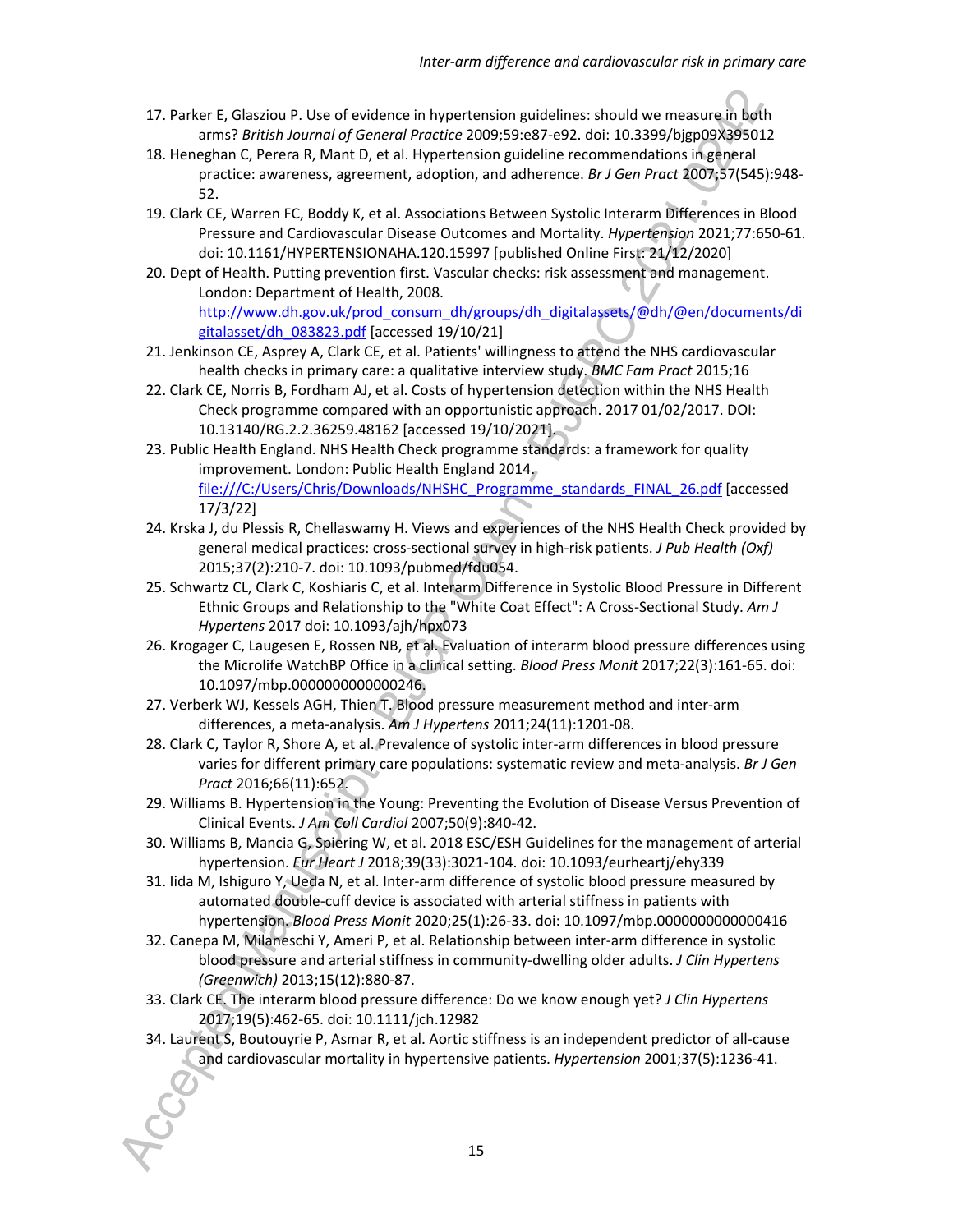- 35. Kranenburg G, Spiering W, de Jong PA, et al. Inter-arm systolic blood pressure differences, relations with future vascular events and mortality in patients with and without manifest vascular disease. *Int J Cardiol* 2017;244:271-76. doi: 10.1016/j.ijcard.2017.06.044
- 36. Robson J, Dostal I, Sheikh A, et al. The NHS Health Check in England: an evaluation of the first 4 years. *BMJ Open* 2016;6(1) doi: 10.1136/bmjopen-2015-008840
- 37. Omboni S, Verberk WJ. Opportunistic screening of atrial fibrillation by automatic blood pressure measurement in the community. *BMJ Open* 2016;6(4):e010745. doi: 10.1136/bmjopen-2015-010745
- 38. Kearley K, Selwood M, Van den Bruel A, et al. Triage tests for identifying atrial fibrillation in primary care: a diagnostic accuracy study comparing single-lead ECG and modified BP monitors. *BMJ Open* 2014;4(5):e004565. doi: 10.1136/bmjopen-2013-004565.
- 39. Konya J, Mcdonagh S, Hayes P, et al. Diagnosis of peripheral arterial disease in primary care: a survey of general practitioners in England & Ireland. Living & Dying Well: 49th Annual Scientific Meeting of the Society for Academic Primary Care. Leeds (online): Society for Academic Primary Care, 2021. https://sapc.ac.uk/doi/10.37361/asm.2021.1.1 [accessed 29/9/21]
- 40. Clark CE. Inter-arm blood pressure measurement needs to be practical and accurate. *Am J Hypertens* 2011;24(11):1189-90.
- 41. Clark CE, Steele AM, Taylor RS, et al. Inter-arm blood pressure difference in people with diabetes: measurement and vascular and mortality implications: a cohort study. *Diabetes Care* 2014;37:1-8.
- 42. Weinberg I, Gona P, O'Donnell CJ, et al. The Systolic Blood Pressure Difference Between Arms and Cardiovascular Disease in the Framingham Heart Study. *Am J Med* 2014;127(3):209-15.
- Accepted Manuscript . BUC 43. Lovibond K, Jowett S, Barton P, et al. Cost-effectiveness of options for the diagnosis of high blood pressure in primary care: a modelling study. *Lancet* 2011;378(9798):1219-30.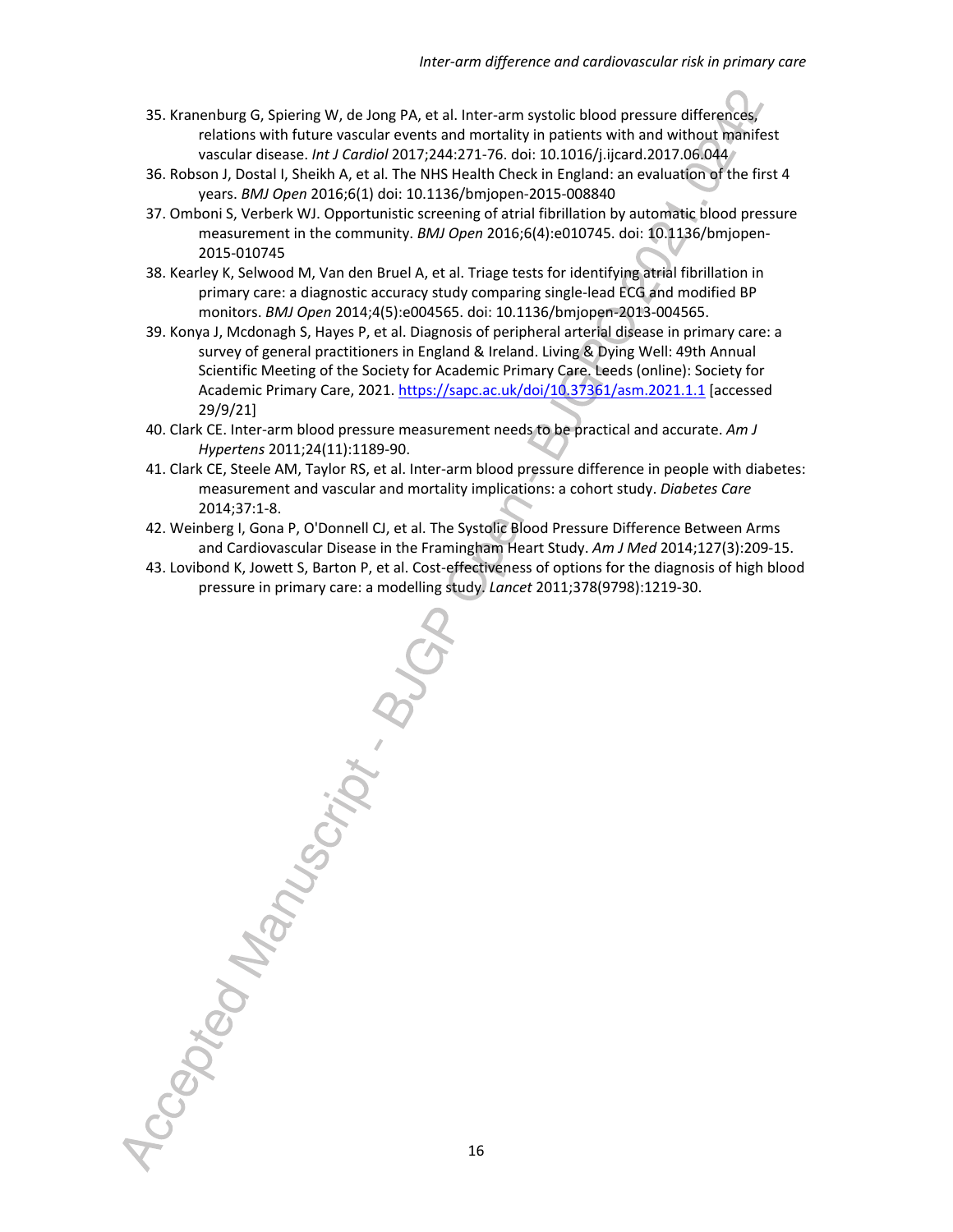# Legends for tables and figures

Table 1. Characteristics of 334 participants at NHS Health Checks

Table 2. Distribution of 10-year cardiovascular risk scores for 334 participants at NHS Health Checks before and after adjustment for systolic inter-arm blood pressure difference

Figure 1. Flow of participants through Health Check protocol during study

Figure 2. Distribution of systolic inter-arm difference for 334 participants at NHS Health Checks

Figure 3. 10-year cardiovascular risk scores before (blue) and after (red) adjustment for systolic inter-arm difference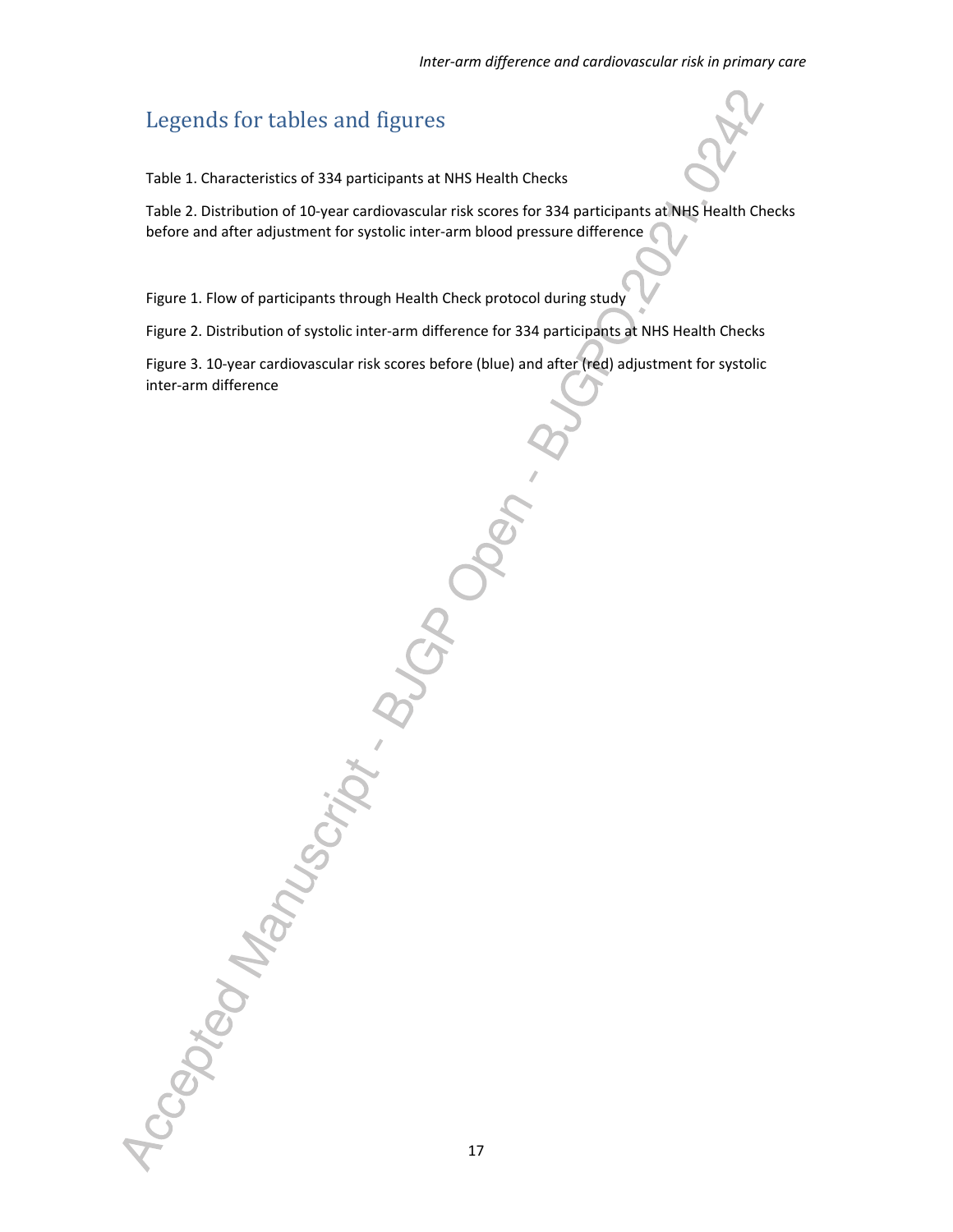| Table 1. Characteristics of 334 participants at NHS Health Checks |       |      |
|-------------------------------------------------------------------|-------|------|
|                                                                   | Mean  | SD   |
| Age                                                               | 57.4  | 9.3  |
| Body mass index (Kg/m <sup>2</sup> )                              | 26.5  | 4.5  |
| Alcohol (units/week)                                              | 8.2   | 10.2 |
| Systolic blood pressure (mmHg)                                    | 132.3 | 13.8 |
| Diastolic blood pressure (mmHg)                                   | 78.6  | 8.5  |
| Systolic inter-arm difference (mmHg)                              | 0.3   | 5.7  |
| Absolute systolic inter-arm difference (mmHg)                     | 4.2   | 3.9  |
| Absolute diastolic inter-arm difference (mmHg)                    | 3.0   | 3.4  |
| Total cholesterol (mmol/L)                                        | 5.7   | 2,2  |
| HDL cholesterol (mmol/L)                                          | 1.7   | 1.1  |
| Glycosylated haemoglobin (mmol/mol)                               | 39.1  | 5.1  |
| Creatinine (mmol/L)                                               | 78.7  | 14.7 |
| eGFR (ml/min/1.73 m <sup>2</sup> )                                | 80.1  | 10.3 |
|                                                                   |       |      |
|                                                                   | N     | $\%$ |
| Female                                                            | 194   | 58   |
| Male                                                              | 140   | 42   |
|                                                                   | 29    | 8.7  |
| locaption Manuscript                                              |       |      |
|                                                                   | 18    |      |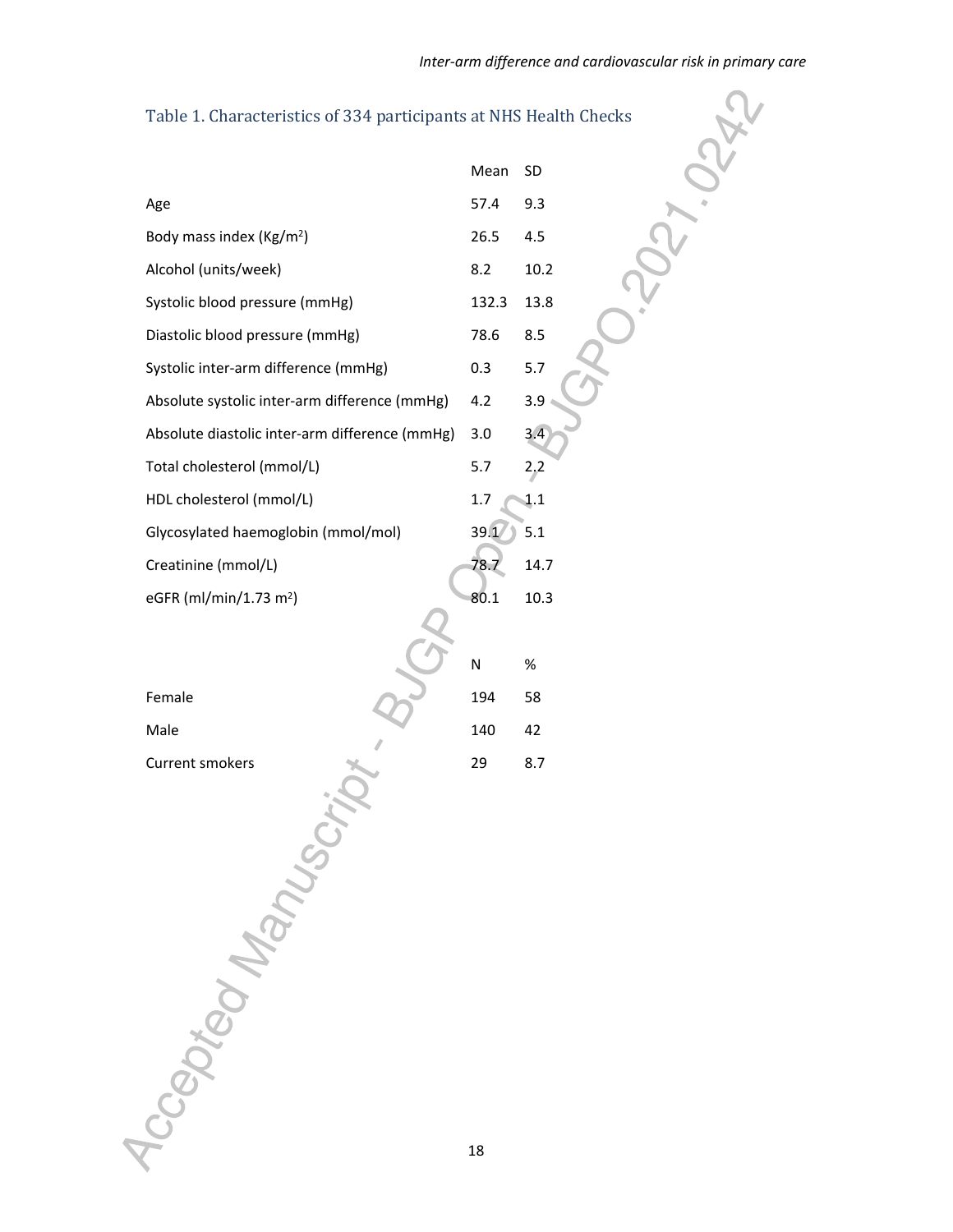*Inter-arm difference and cardiovascular risk in primary care*

**PAY. OCAL** 

Table 2. Distribution of 10-year cardiovascular risk scores for 334 participants at NHS Health Checks before and after adjustment for systolic inter-arm blood pressure difference

| Risk score   | Before adjustment for systolic inter-arm<br>difference |           | After adjustment for systolic inter-arm<br>difference |                       | <b>Differences</b>                      |                                |                                |                     |
|--------------|--------------------------------------------------------|-----------|-------------------------------------------------------|-----------------------|-----------------------------------------|--------------------------------|--------------------------------|---------------------|
|              | No (%) above risk<br>intervention threshold¶           | Mean (SD) | No (%) above risk<br>intervention threshold           | Adjusted mean<br>(SD) | No (%) reclassified<br>above threshold* | P-value<br>(chi <sup>2</sup> ) | Mean<br>difference<br>$(SD)^*$ | P-value<br>(t-test) |
| QRISK2       | 104(31.1)                                              | 8.0(6.9)  | 117 (35.0)                                            | 8.9(7.7)              | 13(3.9)                                 | ${}< 0.001$                    | 0.8(1.4)                       | ${}_{< 0.001}$      |
| <b>ASCVD</b> | 89 (26.6)                                              | 6.9(6.5)  | 92(27.5)                                              | 7.1(6.7)              | 3(0.9)                                  | ${}< 0.001$                    | 0.3(0.5)                       | ${}< 0.001$         |
| Framingham   | 78 (23.4)                                              | 10.7(8.1) | 87(26.0)                                              | 11.2(8.5)             | 9(2.7)                                  | ${}< 0.001$                    | 0.4(0.7)                       | ${}_{0.001}$        |

¶ intervention threshold is 10-year cardiovascular risk ≥ 10% for QRISK2 & ASCVD, ≥15% for Framingham

\*row proportions and means do not always total due to rounding

19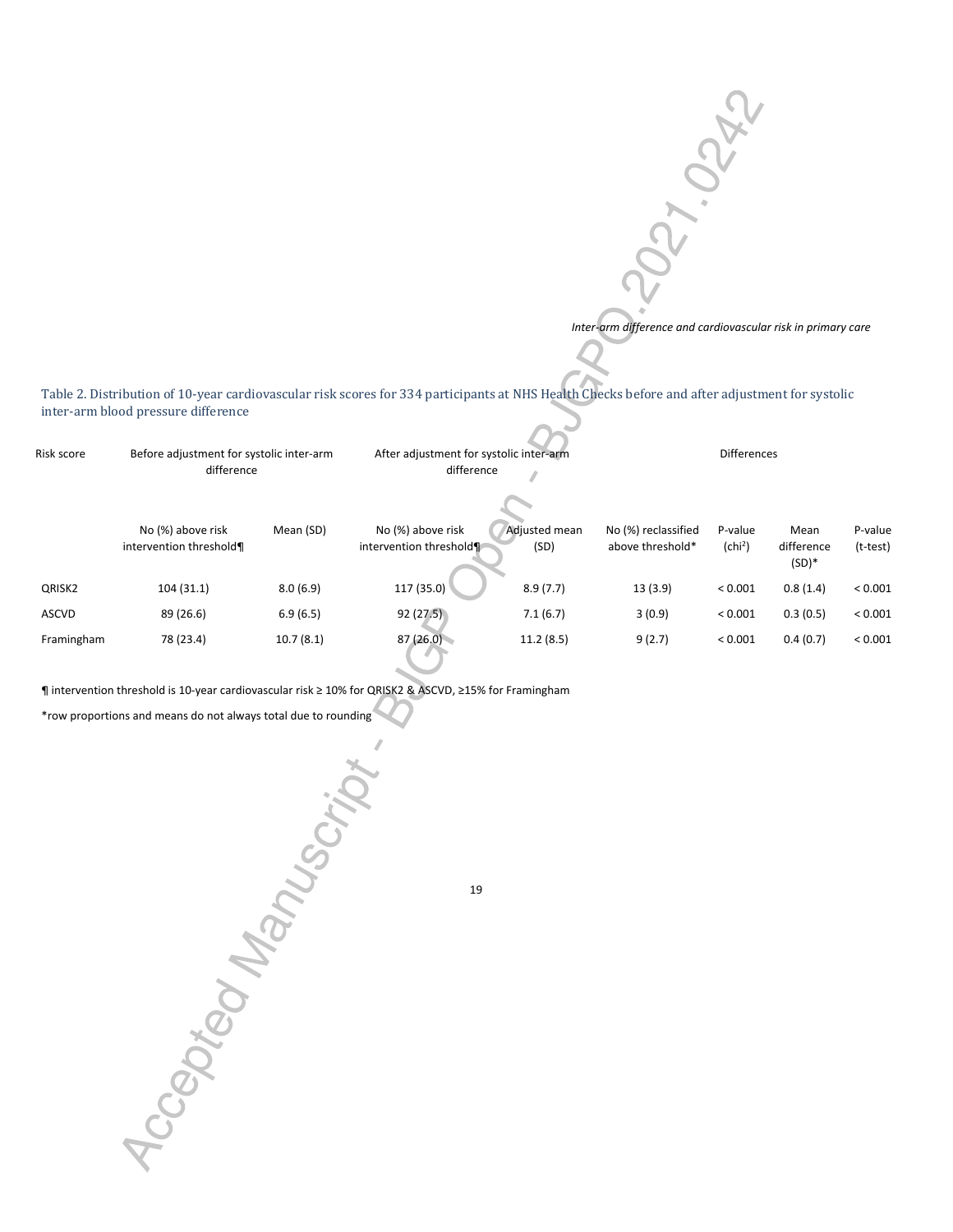

BP = blood pressure; eGFR = estimated glomerular filtration rate; HbA1c = Haemoglobin A1c; AF = atrial fibrillation

Figure 1. Flow of participants through Health Check protocol during study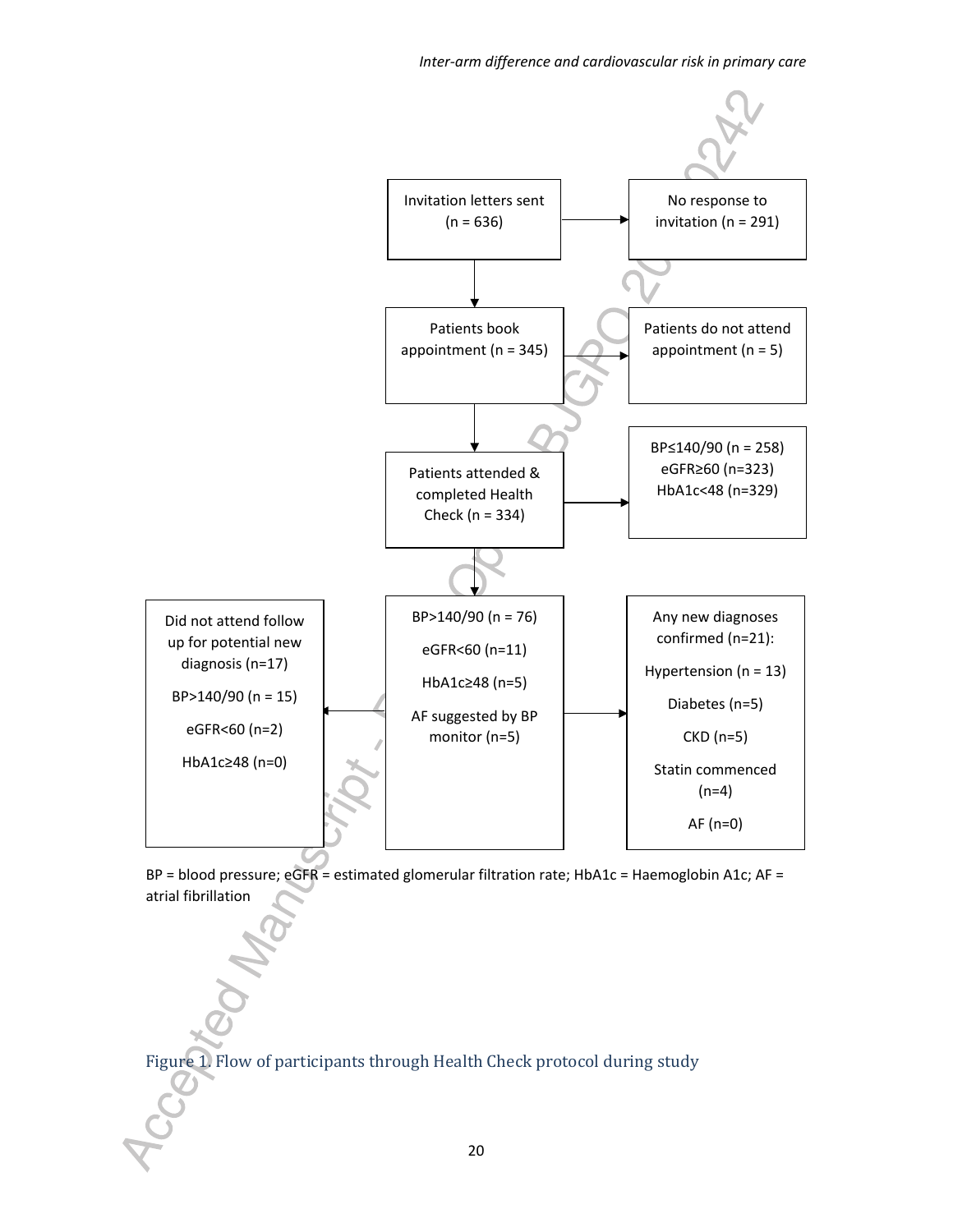



Accepted Manuscript . B 21